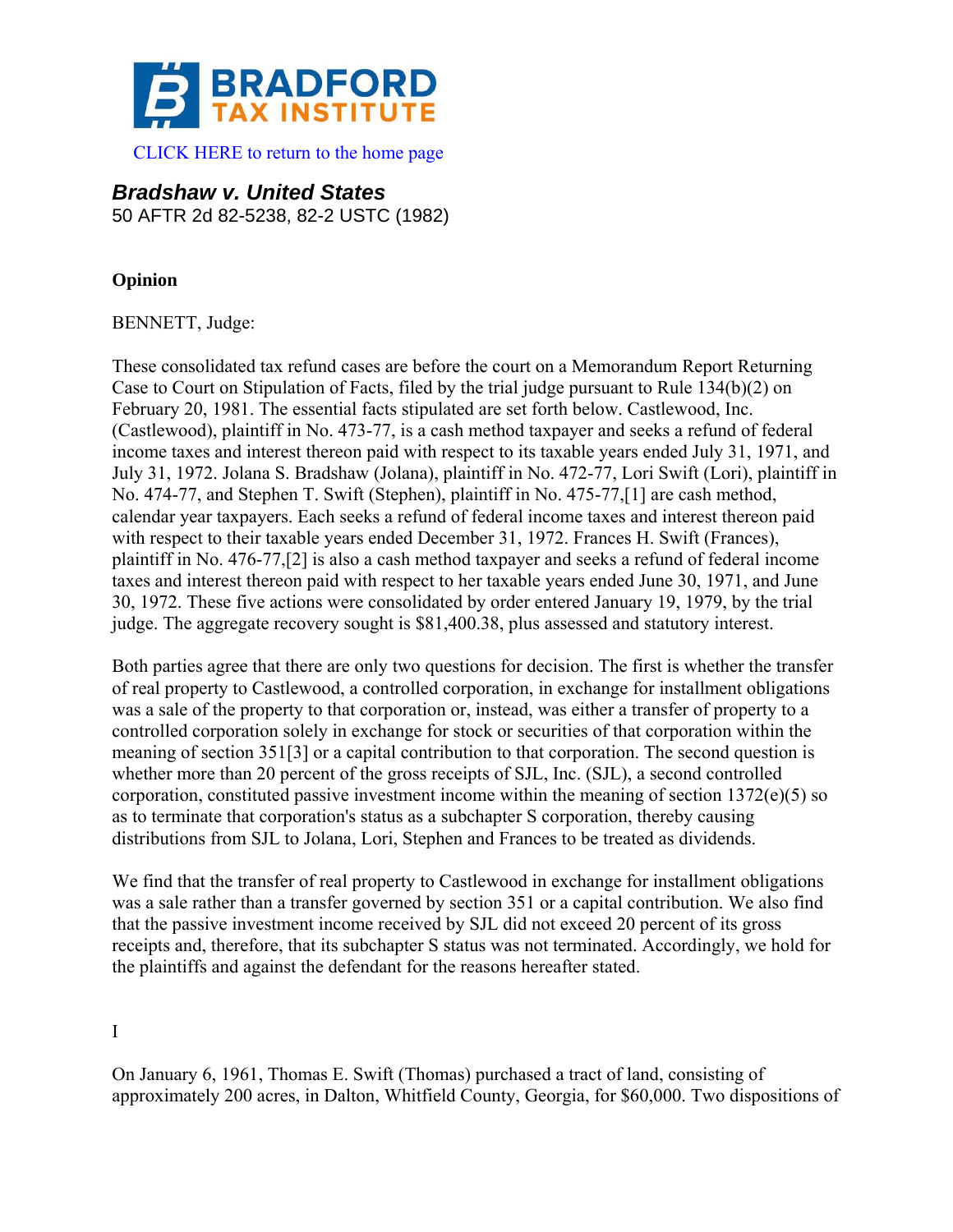property out of this 200 acres were made by Thomas in the summer of 1968. The consolidated cases herein concern one of these dispositions, the transfer of 40.427 acres, subsequently known as Castlewood Subdivision (the subdivision), to Castlewood on July 29, 1968. The conservative fair market value of the subdivision on the date of transfer was \$250,000.[4] Thomas' adjusted basis in this portion of the property was \$8,538. In exchange for the transfer, Thomas received from Castlewood five promissory notes (the Castlewood 368 notes), each in the principal amount of \$50,000 and bearing interest at the rate of 4 percent per annum. The first note matured on January 29, 1971, with each successive note maturing at 1-year intervals. Thomas received no down payment for the transfer, and no security or other collateral was taken for the purchase price. He elected to report his gain from the transaction on the installment method pursuant to section 453(b).

At the time of transfer, various opportunities were available to Thomas to dispose of the subdivision, including sale to third parties. While he had not developed property himself, Thomas was highly expert in real estate matters in the Dalton area. Based upon this knowledge, including knowledge of sales of other real estate in the vicinity of the subdivision, Thomas evaluated the prospects for the development of the subdivision to be bright, whether such development was undertaken by himself, by a corporation that he might organize, or by a third party. He considered the alternative opportunities available to him to dispose of the property and decided to develop the property himself through a corporation rather than sell it to a third party.[5]

Consequently, Castlewood was organized and incorporated on July 29, 1968, under the laws of the State of Georgia, to obtain, subdivide, develop and sell lots in the subdivision. On July 29, 1968, Castlewood issued its Certificate No. 1, representing 50 shares of common stock, to Thomas in exchange for the transfer to the corporation of an automobile valued at \$4,500. At all times relevant herein, Thomas was the sole shareholder of Castlewood[6] and was responsible for conducting its business affairs. His expertise was available to and utilized by the corporation in its development of the subdivision, enabling it to minimize development costs and thus increase profits.

The expected source of income and anticipated profit of Castlewood, and the expected source of payment of the five notes, with interest, was from the sale of the lots in the subdivision. At the time of the transfer to the corporation, Thomas anticipated that when developed, lots from the subdivision could be sold at a profit by the corporation and that the amount of such profit would increase over time. He had a plan for the development of the property which was timed so as to take full advantage of the opportunities for profit. He further anticipated that the development of the property would succeed and yield a profit to the corporation in the range between \$100,000 and \$150,000. He expected a positive cash flow to the corporation within about a year and a half, thereby providing sufficient funds to pay the first of the notes, due in January of 1971, and that the corporation could in the regular course of its business pay the five notes as they came due.

Because of the growing character of, and need for housing in, the Dalton, Georgia area, the value of the subdivision was, at all times relevant herein, increasing. In fact, the character and location of the subdivision was such that the property could reasonably be anticipated to be readily marketable at its development. If, however, the subdivision had not been developed, or if the development process had been slowed, 369 Castlewood could have borrowed the money against the property to pay off the notes.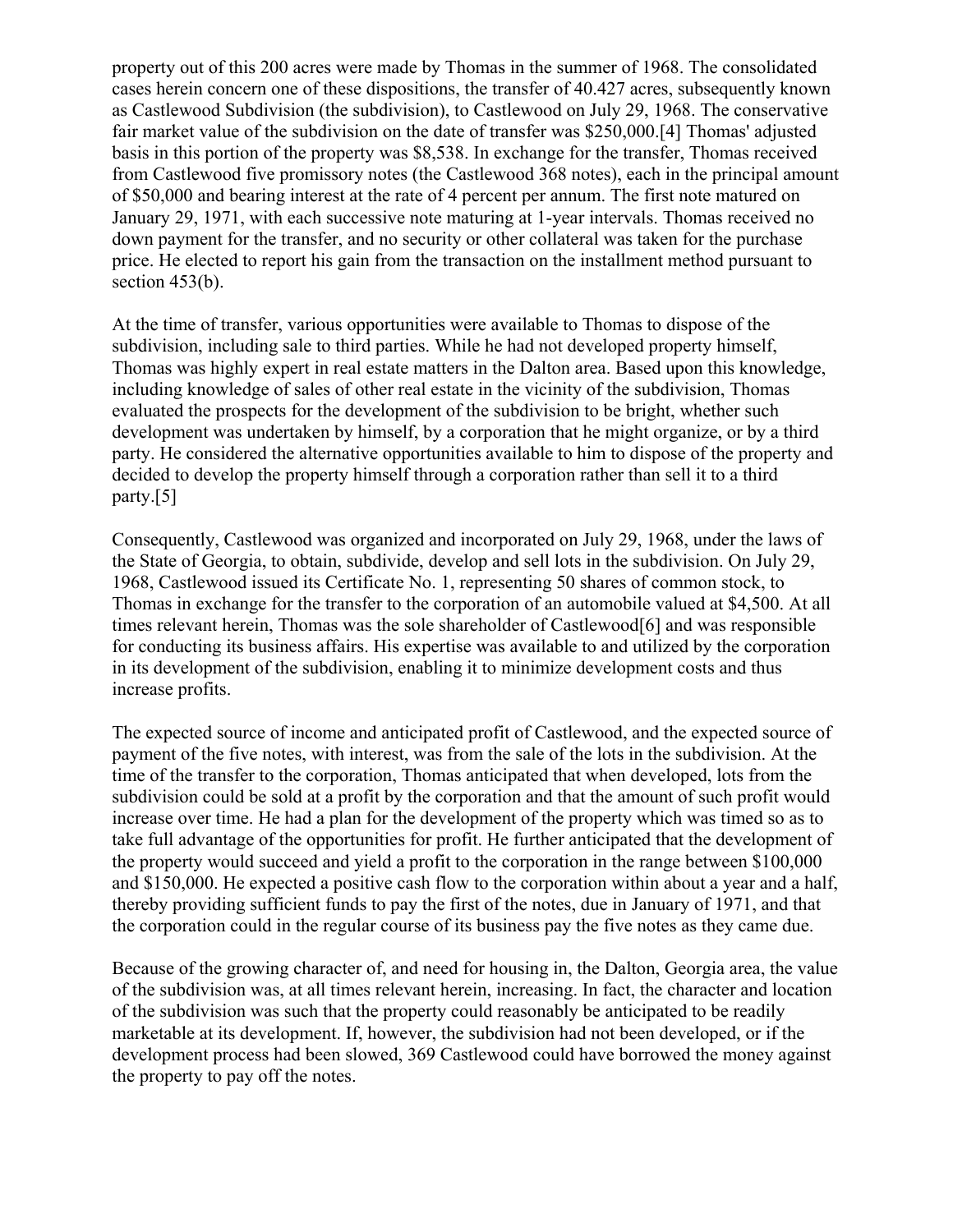Prior to the creation of Castlewood and the transfer of the property thereto, Thomas estimated that development costs for the subdivision would be approximately \$50,000. He anticipated that he would have a ready source of funds from C & S Concrete Products Company (C&S) to meet these development expenses. C&S was a partnership formed by Thomas, which was engaged in the manufacture of concrete products used in the building trade. At all times relevant herein, C&S was wholly owned directly or beneficially by Thomas, his wife, Frances, and their three children, Jolana, Lori and Stephen. Thomas' drawing account on C&S was, in essence, his personal bank account. Thomas had no personal bank account, and when using funds from his drawing account at C&S, he was in effect using his own personal funds.

As expected, the corporation's development expenses were primarily funded through advances from the partnership, totalling \$34,116.10, at various times from August 31, 1968 through August 10, 1970.[7] These advances were treated as interest-free loans by both parties and were charged to an open account on the books of C&S. The partnership took no collateral or other security interest. The loans were repaid in four installments over an 8-year period.

Castlewood subdivided the subdivision into two tracts. Tract I consisted of 26 lots. Tract II consisted of eight lots. Each lot averaged approximately one acre. Lots were not formally offered for sale nor were any lots sold during the corporation's first two fiscal years (ended July 31, 1969, and July 31, 1970). Thomas was contacted by parties wishing to purchase lots before the development was completed, but before commencing the development, he had decided that no lots would be sold until all of the planned development activities had been completed. This was because, among other reasons, he did not want anyone coming onto the property and cutting up the roads that he had put in, to install subsequent improvements such as water lines. All of the improvements made by Castlewood were completed before any of the lots were sold or offered for sale.[8] Except for paving on two lots and surveying, the eight lots in Tract II were essentially undeveloped. From August 1970 to April 1973, Castlewood sold 16 lots in Tract I and two lots in Tract II for an aggregate sales price of \$239,880. It did not advertise the sale of these lots, use realtors, or pay sales commissions. The property sold had an allocated land cost (of the \$250,000 purchase price) and development cost of \$159,378.39, yielding a net return to the corporation of \$80,501.11. Castlewood reported sales of lots on its federal income tax returns for the fiscal years ended July 31, 1971, July 31, 1972, and July 31, 1973.[9]

Subsequent to its 1973 fiscal year, Castlewood, upon the advice of its accountant, decided to cease selling lots in the subdivision as a result of the position taken by the Commissioner of Internal Revenue (Commissioner) on audit. During the period when no sales were made, both Thomas and his son Stephen were contacted by parties seeking to purchase lots. Castlewood reported no income from operations for its remaining fiscal years and was liquidated on September 23, 1976.[10] Castlewood never paid any salaries or declared or paid any dividends.

On December 21, 1970, prior to the time that the first Castlewood note became due, Thomas organized and incorporated SJL. This corporation was formed by Thomas as part of his estate planning and was established in order to provide funds and opportunities for dealings in and the development of real estate and related activities by his children.[11] Its formation in December of 1970 was precipitated by the fact that the first Castlewood note was due in January of 1971. On December 28, 1970, Thomas transferred to SJL the five Castlewood notes in exchange for all of the stock of SJL in a transaction qualifying for nonrecognition of gain under section 351. On December 29, 1970, and January 4, 1971, he made equal gifts of all of the stock of SJL to his wife and three children, so that after the gifts each owned one-fourth of the corporation.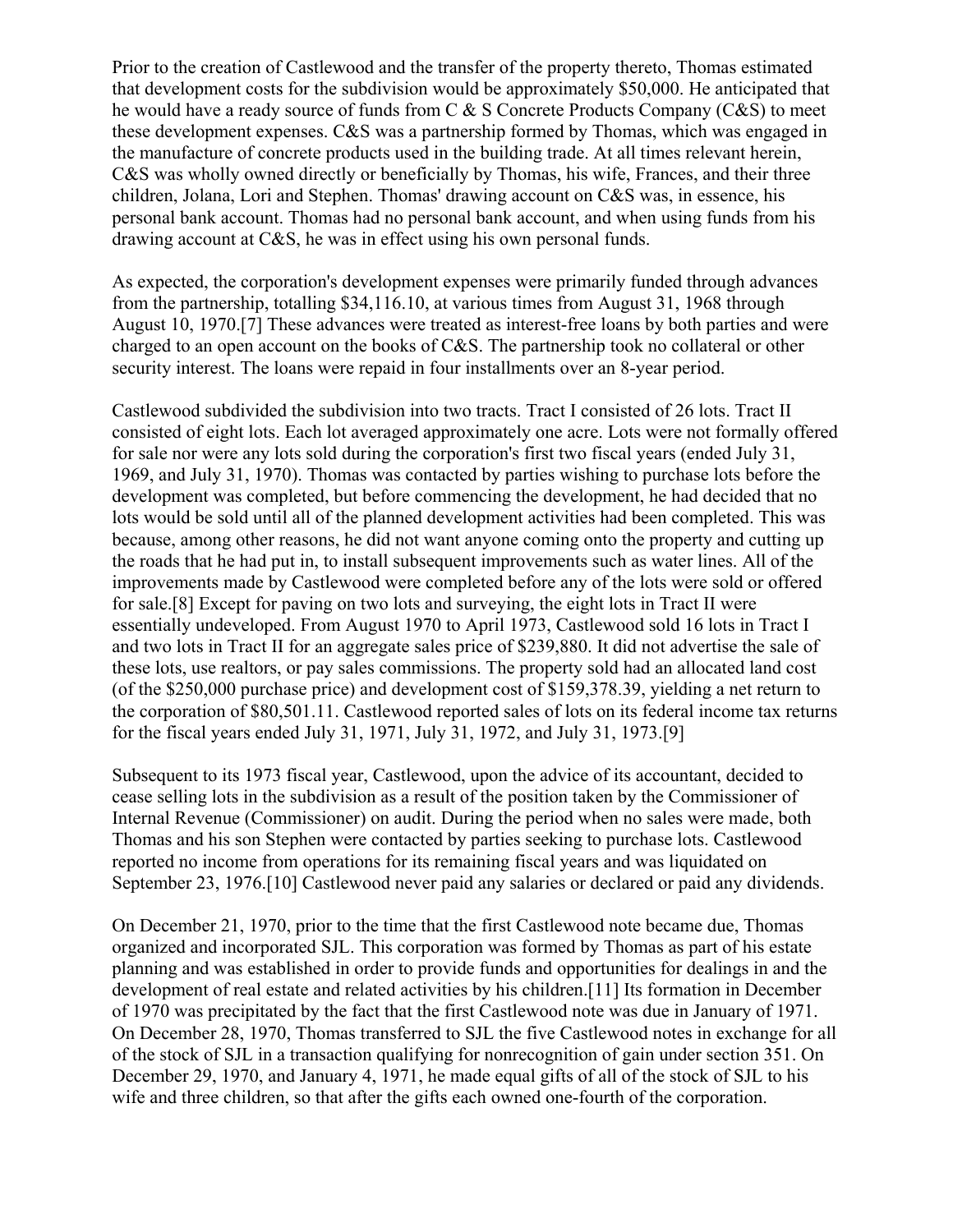On or about January 19, 1971, SJL filed an election under section 1372(a) for status as a small business corporation (subchapter S corporation). This election was accepted by the Commissioner on February 1, 1971.

The note due January 29, 1971, was paid by Castlewood as due, together with \$5,000 interest, to SJL. The note due January 29, 1972, was paid on January 31, 1972, together with \$7,000 interest. The note due January 29, 1973, was paid on February 14, 1973, together with \$9,000 interest.[12] The funds needed by Castlewood to repay the notes, plus interest, were generated solely from the sales of lots in the subdivision. Castlewood deducted the interest payments made to SJL on its relevant corporate income tax returns. On its subchapter S income tax returns for the 1971, 1972 and 1973 fiscal years, SJL reported the payments it received from Castlewood as long-term capital gain to the extent the principal of each note exceeded its adjusted basis in the note. Consistent with its subchapter S status, SJL paid no tax on this income or on the interest income received from Castlewood. Rather, the shareholders, Frances, Jolana, Lori and Stephen, reported and paid taxes on their allocable share of the long-term capital gain and interest income received by SJL.

On May 14, 1971, SJL distributed \$4,000 to Jolana, Lori and Stephen and \$2,000 to Frances. On January 31, 1972, SJL distributed \$23,000 to Jolana, Lori and Stephen and \$25,000 to Frances.

By statutory notice of deficiency dated September 20, 1976, the Commissioner determined that additional income tax was due from Castlewood for its 1971 and 1972 tax years, for the reason that the transfer of the subdivision to that corporation by Thomas was not a sale, as treated by the corporation on its tax returns, but rather a transfer of property solely in exchange for stock or securities within the meaning of section 351. Thus, he concluded that, pursuant to section 362, Castlewood's predevelopment basis in the property was equal to that of the transferor immediately before the transfer, or \$8,538. This, in turn, increased Castlewood's taxable income on sales of lots. Additionally, the Commissioner concluded that no debtor-creditor relationship was established between Castlewood and Thomas, thereby disallowing certain deductions of interest paid to SJL on the notes taken for the purchase price of the property.

By statutory notice of deficiency dated September 20, 1976, the Commissioner determined that additional income tax was due from each of Jolana, Lori and Stephen for their 1972 tax years and from Frances for her 1971 and 1972 tax years. The Commissioner concluded that SJL no longer qualified as a subchapter S corporation because more than 20 percent of its gross receipts (amounts received as payment on the Castlewood notes) constituted passive investment income within the meaning of section  $1372(e)(5)$ . Accordingly, the distributions made by SJL to each shareholder,[13] and reported as interest income and long-term capital gain, were actually taxable as dividends, due to the termination of SJL's subchapter S status.[14]

Assessments of tax and interest were made on February 9, 1977, which were promptly paid. Claims for refund were formally denied on July 6, 1977. Each plaintiff filed a timely petition with this court on September 26, 1977.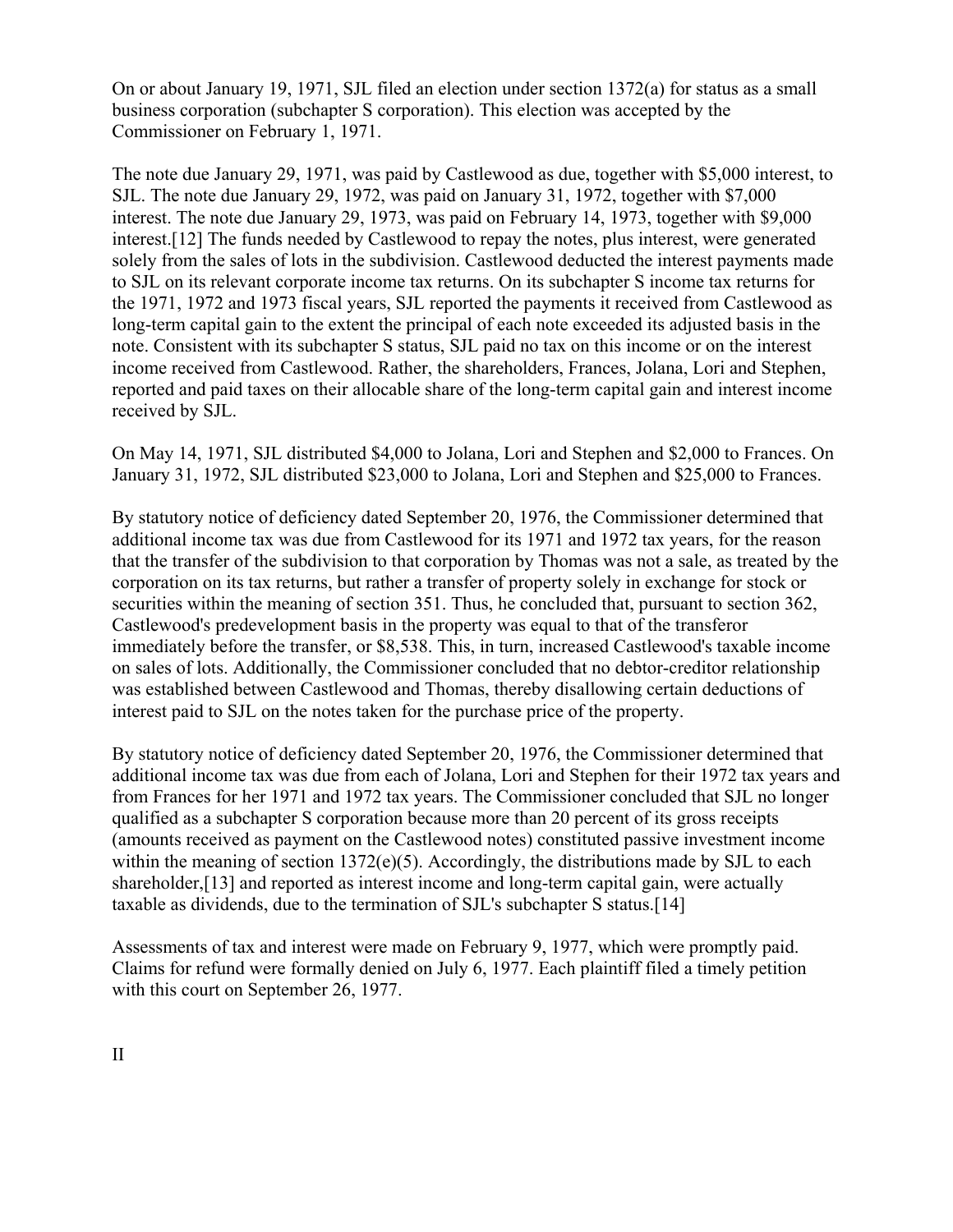The first question concerns the proper tax treatment of Thomas' transfer of the subdivision to Castlewood in exchange for the five \$50,000 promissory notes. If the transfer is treated as a sale, as plaintiff contends, then Castlewood's adjusted basis for its sales of the lots from the subdivision property would include the \$250,000 purchase price (a cost basis), it would be allowed deductions of the interest paid on the notes and its taxable income would be generally as shown on its returns for the years in issue. However, if, as defendant claims, the transfer was not a sale but was either a transfer under section 351[15] or a contribution to the corporation's capital, then Castlewood's adjusted basis in the lots sold would be reduced to Thomas' original basis (a carryover basis) pursuant to section 362, it would be denied deductions of the interest paid on the notes and its taxable income would be generally as shown on the notice of deficiency issued with respect to it.

The sale versus capital contribution problem arises from a situation which often confronts taxpayers with holdings in undeveloped real estate. It is not uncommon for a landowner with a large tract of land suitable for development to want to freeze as capital gain the appreciation in the value of the property that has accrued during its ownership. While an outright sale of the property achieves this result, it also deprives the landowner of any participation in the profits to be reaped from its ultimate development. On the other hand, if the landowner develops and sells the property himself, he runs the risk of being treated as a dealer of the property and any gain generated through sales, including the gain associated with the land's appreciation in value while undeveloped, is taxable to him at ordinary income rates. See, e.g., Goodman v. United States, 182 Ct.Cl. 662, 390 F.2d 915, cert. denied, 393 U.S. 824, 89 S.Ct. 87, 21 L.Ed.2d 96 (1968); Suburban Realty Co. v. United States, 615 F.2d 171 (5th Cir.), cert. denied, 449 U.S. 920, 101 S.Ct. 318, 66 L.Ed.2d 147 (1980).

In the face of such a dilemma, taxpayers have devised an apparently viable solution. By selling the real property to a controlled corporation, they can realize their capital gain on the appreciation which has accrued during their ownership and, at the same time, preserve their opportunity to later participate in the developmental profits as shareholders of the development corporation. Moreover, the corporation obtains a cost basis in the real property, thereby reducing the amount of ordinary income to be received from subsequent sales.

Not unexpectedly, the Commissioner has repeatedly challenged the characterization of such a transaction as a sale, instead maintaining that the transfer is, in reality, a capital contribution and that the transferee corporation is only entitled to a carryover basis for the property. See, e.g., Burr Oaks Corp. v. Commissioner, 365 F.2d 24 (7th Cir.1966), cert. denied, 385 U.S. 1007, 87 S.Ct. 713, 17 L.Ed.2d 545 (1967); Aqualane Shores, Inc. v. Commissioner, 269 F.2d 116 (5th Cir.1959). The two principal reasons asserted for denying the desired tax treatment to the corporation have their origin in the dual subparts of section 362(a).[16] While the main thesis is that section 351 governs such a transaction and that the corporation's basis for the property is to be determined pursuant to section  $362(a)(1)$ , it is also maintained that, regardless of the applicability of section 351, the transfer to the corporation is, in substance, a contribution to capital and that the adjusted basis for the property is to be determined under section 362(a)(2).

Although often litigated, the courts which have considered the sale versus section 351/capital contribution question have not always been careful to distinguish between these two separate arguments. Indeed, it is understandable that the analyses of these prior cases have been fraught with overlap, for both propositions require an examination of substantially the same criteria. However, since a decision for plaintiff on the capital contribution question does not necessarily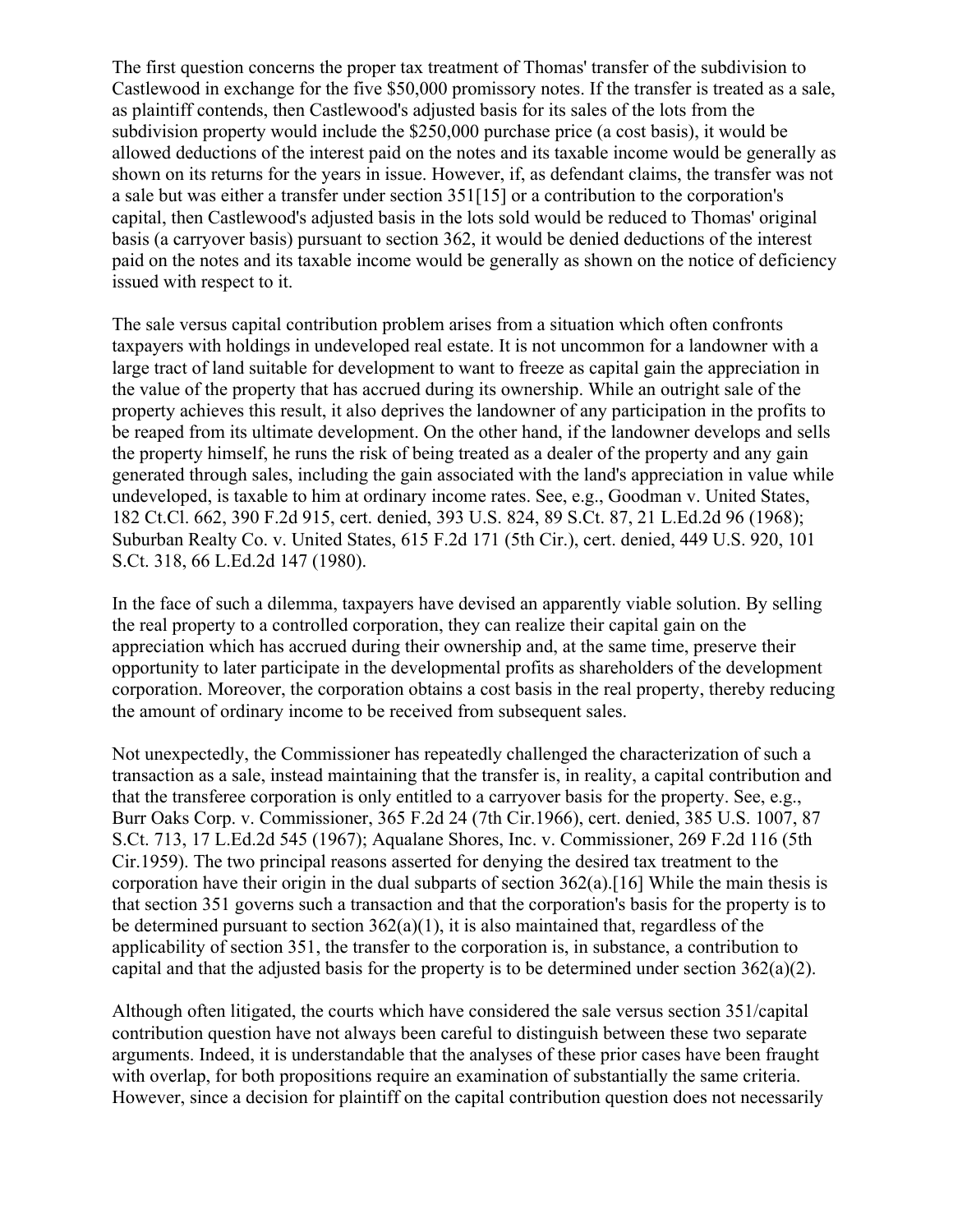dispose of the section 351 question,[17] our discussion proceeds in two stages. Initially, we consider the "sale" versus "capital contribution" distinction. Thereafter, we address defendant's contention that section 351 applies to the subject transaction because the Castlewood notes constituted "stock or securities" within the intendment of the statute.

The proper characterization of a transaction, as a "sale" or a "capital contribution," is a question of fact to be decided as of the time of the transfer on the basis of all of the objective evidence. Gooding Amusement Co. v. Commissioner, 236 F.2d 159, 165 (6th Cir.1956), cert. denied, 352 U.S. 1031, 77 S.Ct. 595, 1 L.Ed.2d 599 (1957). While the form of the transaction is relevant, we are required to examine all of the pertinent factors in order to determine whether the substance of the transaction complies with its form. Gregory v. Helvering, 293 U.S. 465, 469-70, 55 S.Ct. 266, 267-68, 79 L.Ed. 596 (1935). The essential nature of the transaction is to be determined from a consideration of all of the surrounding circumstances. Piedmont Corp. v. Commissioner, 388 F.2d 886, 889 (4th Cir.1968).

In this case, the objective evidence points to a sale.[18] First, and foremost, the price paid for the subdivision reflected its actual fair market value. Since it has been stipulated that the value of the subdivision was \$250,000, the very amount for which it was sold to Castlewood, the transfer cannot be considered a "pretextuous device" to divert the earnings and profits of the corporation, otherwise taxable as ordinary income, into sales proceeds taxable as capital gain. Piedmont Corp. v. Commissioner, 388 F.2d 886, 889 (4th Cir.1968). The sales price did not constitute an inflated value for the property, and, thus, did not represent an attempt to transfer to Thomas any subsequent capital increment in the value of the property, nor any of the gain from its development. In this respect, the transfer was clearly a sale.

Additionally, the various formalities of a sale were strictly observed. The five instruments involved constituted negotiable instruments in the form of "notes" under Georgia law, Ga.Code Ann. § 109A-3-104 (1979), contained an unqualified obligation to pay the principal amount, with fixed maturity dates ranging from two and one-half to six and one-half years after the date of sale and bore a reasonable rate of interest. The notes were not subordinated to general corporate creditors and contained a means for collection at maturity, which was never utilized as the principal and interest were always paid as due until the Commissioner challenged the tax treatment of those payments. On these bases, the notes contained all of the traditional elements of sales-generated debt.

Even so, defendant asks that upon consideration of the economic substance of the transfer, the transaction be recast as a capital contribution. This is so, we are told, because Congress has dictated that no tax consequences shall attach to a transaction where direct ownership of property is changed into indirect ownership through a proprietary interest in a corporation. Thus, where the circumstances of a purported sale demonstrate that the transferor, in fact, retained a continuing interest in the property transferred, the transaction is more appropriately characterized as a capital contribution.

Defendant calls our attention to an alleged factual pattern to be discerned in those instances where it has been determined that the economic substance of a purported sale was actually a contribution to capital. In such cases, it is claimed, a newly formed, inadequately capitalized corporation received assets which were essential to its purpose, and which required at the outset substantial improvements to convert them into income-producing property. Whereas, in those cases holding that the transaction resulted in a sale, the transfer involved proven, income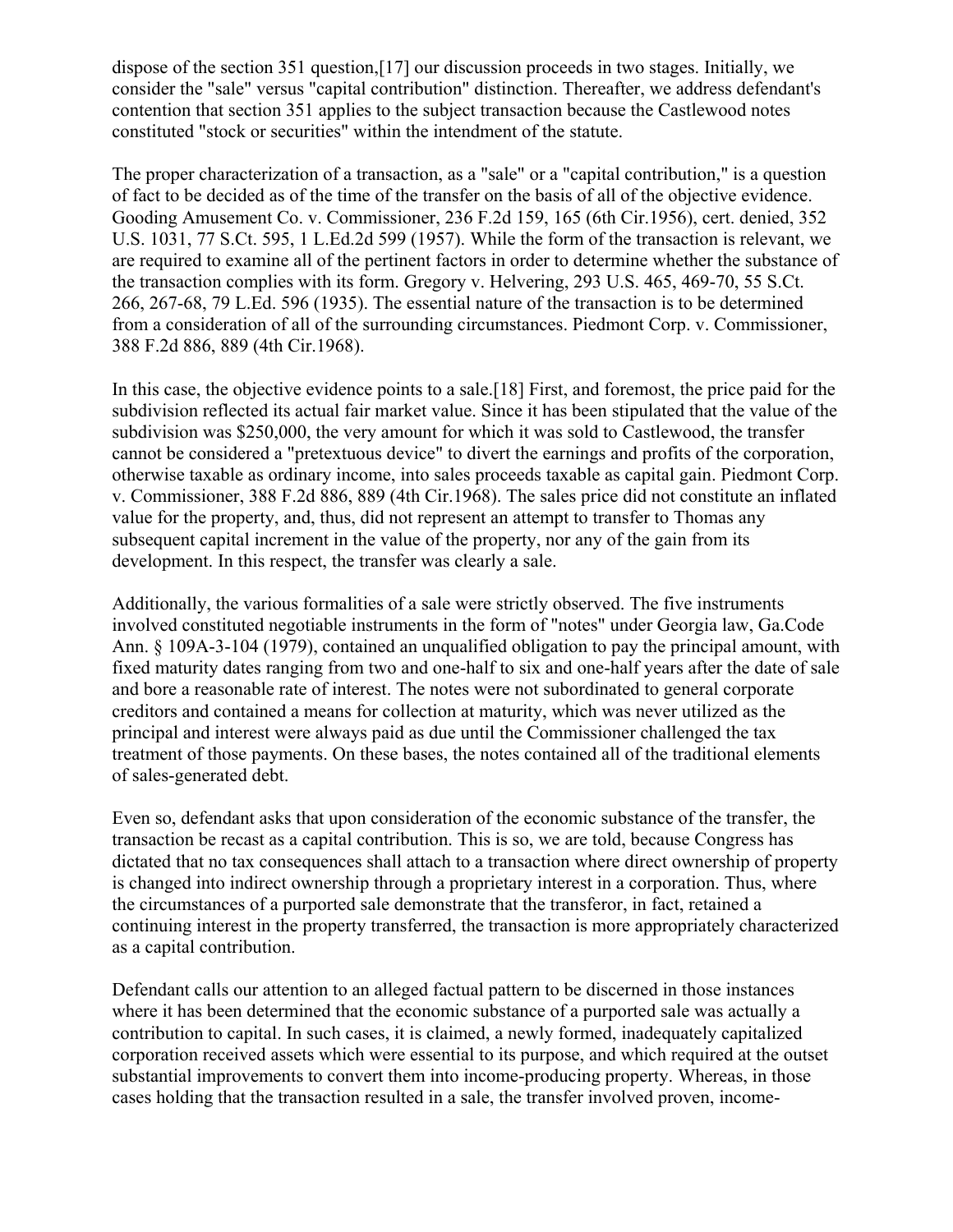producing assets. Defendant submits that the distinction drawn in these cases turns on the nature and degree of risk inherent in the transfer of unproven assets and that in such instances, because of the high degree of risk, the transferor is likely to have retained a continuing interest in the property transferred.

In the present case, defendant maintains, unproven real property was transferred to an untried, undercapitalized business in return for notes, which were to be satisfied from the proceeds expected to be generated through the sale of lots. From this, defendant urges that we conclude that the notes represented a continuing interest in the corporate business, for repayment was totally dependent upon the success of the enterprise.

We cannot quarrel with the policies underlying section 351, nor with its intended scope. However, even accepting defendant's premise that the prior cases can be meaningfully differentiated along the lines suggested, we are unable to agree with the conclusion defendant draws in this case. Rephrasing defendant's position, we are asked to find that the degree of risk herein was of the type normally associated with a capital contribution. Thus stated, the salient inquiry is whether the notes occupied the position of equity, the assets and prospects of the business being unable to assure payment of the debt according to its terms.

Admittedly, the stipulated facts show Castlewood to have been a "thin" corporation. Its initial capitalization consisted entirely of an automobile valued at \$4,500. The corporation then issued five notes, each in the face amount of \$50,000, in consideration for the subdivision property. While an additional \$3,200 was contributed to Castlewood 4 months later, in practical terms it had no funds of its own with which to conduct business, instead relying on advances totalling over \$34,000 from C&S to develop the property. It cannot be refuted that Castlewood had a very high ratio of debt to equity. But the mere fact that a corporation is or is not thinly capitalized does not, per se, control the character of the transaction. See Gyro Eng. Corp. v. United States, 417 F.2d 437, 439 (9th Cir.1969); Piedmont Corp. v. Commissioner, 388 F.2d 886, 890 (4th Cir.1968); Sun Properties, Inc. v. United States, 220 F.2d 171, 175 (5th Cir.1955). As these cases demonstrate, if the corporation is adequately capitalized for its intended purpose, then we are not prevented from treating the notes as valid debt.

The facts reveal that in addition to its formal capitalization, Castlewood anticipated having access to, did have access to, and utilized funds in the form of loans from C&S, the partnership owned by Thomas and his family, which served as Thomas' personal bank account. Castlewood also had access to an important resource in the expertise Thomas brought to the business, which allowed the corporation to minimize its development expenses. See Murphy Logging Co. v. United States, 378 F.2d 222, 224 (9th Cir.1967). Given these resources, which were certainly adequate to finance the level of development activities undertaken, and the absence of any need to employ advertising or to use realtors, there was little reason for the corporation to maintain a large surplus of liquid capital. Under the circumstances, we cannot say that undercapitalization is fatal to plaintiff's position.

Integrally related to this discussion, as defendant recognizes, is the nature or quality of the risk assumed by the transferor. However, unlike defendant, we do not find the fact that what was sold to Castlewood was unimproved real estate to be necessarily indicative of a high degree of risk. Concomitantly, nor do we view repayment of the Castlewood notes to have been dependent upon the success of the business. Under the stipulated facts of this case, at the time of transfer, because of the character and location of the subdivision, there was a reasonable anticipation that the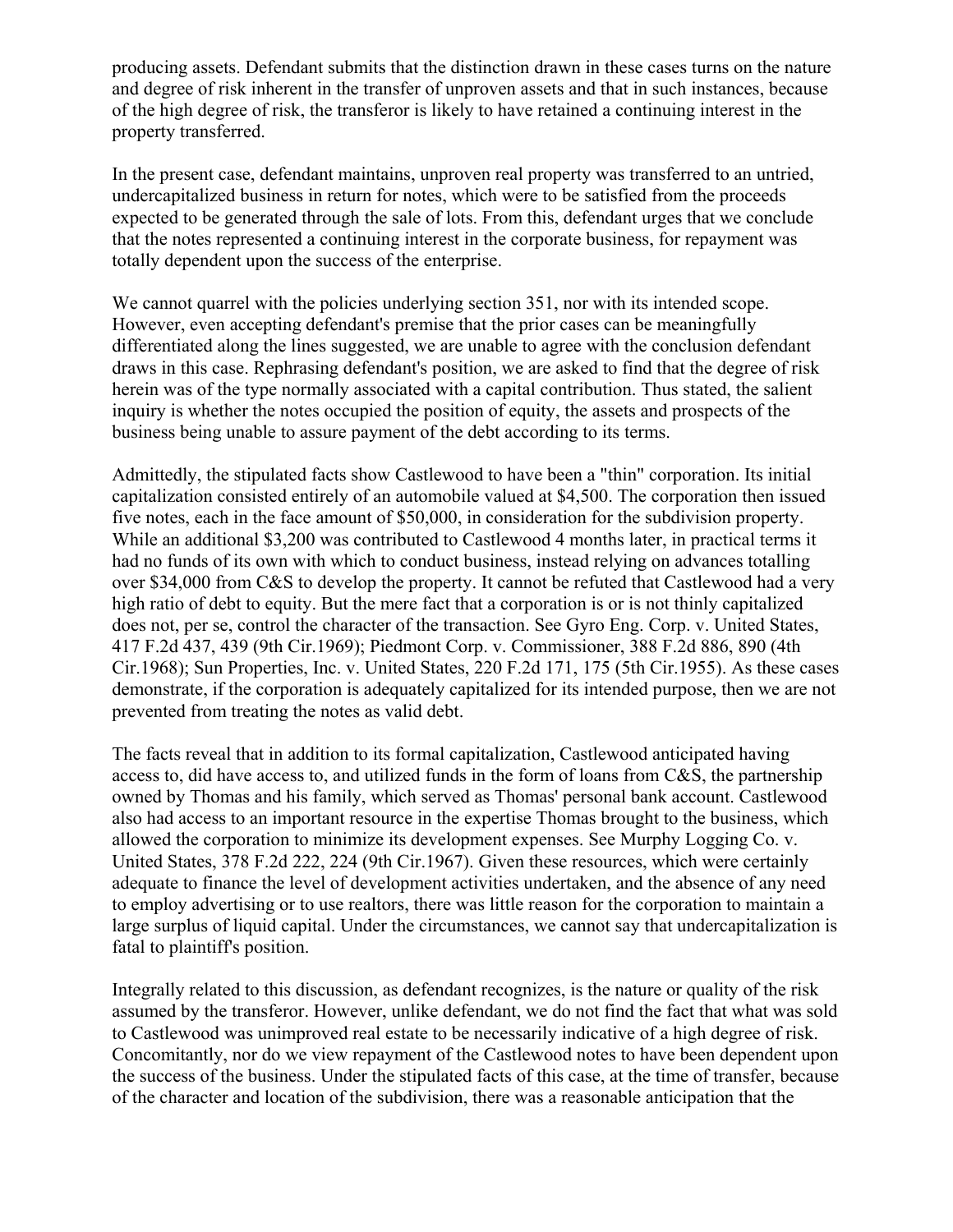development of the property would succeed and yield a profit. And, as planned, the subdivision was developed, a cash flow generated and the notes paid, with interest, as due. While repayment from the receipts of the business was a logical necessity, repayment from the profits was not. A successful enterprise herein would have been one which realized a profit from its developmental activities, that is, one which generated income over and above the value of the property as purchased. And while that occurred, it was not from that success that the notes were paid, but from the value of the property which was there from the date of sale. It is of prime importance that the property was, at all times, saleable in its undeveloped condition.[19] At the time of transfer, there existed contemporaneous opportunities to sell the property to third parties. In fact, a portion of the original tract had been sold, undeveloped, to a third party immediately before the sale to Castlewood. The record does not support defendant's conclusion that the property required extensive improvements in order to convert it into an income-producing asset, or even to generate a cash flow. Although lots were not sold until development was finished, this was merely by design. Prospective purchasers had sought to buy lots before development was complete and, once sales were commenced, lots were sold undeveloped. Moreover, at all times the value of the property was increasing, irrespective of its development, and, if necessary, the corporation could have borrowed the money against the property to pay off the notes. Clearly, it was always within Castlewood's ability to make payment as required. To be sure, as with any new venture, there was some risk of loss; but the evidence manifests that such risk was significantly reduced in this case. From the beginning, there existed a reasonable assurance of repayment of the notes regardless of the success of the business. To us, this is further indicia that the notes were debt, not equity. The facts just do not support the inference that, in holding the Castlewood notes, Thomas was assuming the risk of loss normally associated with equity participation.

We are referred by defendant to, among others, Burr Oaks Corp. v. Commissioner, 365 F.2d 24 (7th Cir.1966), cert. denied, 385 U.S. 1007, 87 S.Ct. 713, 17 L.Ed.2d 545 (1967), and Aqualane Shores, Inc. v. Commissioner, 269 F.2d 116 (5th Cir.1959), two of the leading decisions to hold a purported sale to be a contribution to capital. In Burr Oaks, undeveloped land, intended for subdivision, was transferred to a newly formed corporation for more than twice its fair market value. In exchange therefor, the transferors received back 2-year promissory notes. Development costs ran extremely high and sales of lots were, at best, slow. Consequently, the notes were only partially paid at maturity and new notes were given for the unpaid balance. Moreover, some of the property was eventually retransferred to the noteholders at little or no cost. On these facts, the Seventh Circuit had no difficulty affirming the decision of the Tax Court,[20] finding a strong inference that the transfer was an equity contribution where "payment to the transferors [was] dependent on the success of an untried undercapitalized business with uncertain prospects." 365 F.2d at 27. In Aqualane Shores, the land transferred to the development corporation was mangrove swamp. Thus, vast improvements were essential to its successful development, which, even then, was highly speculative. With its only source of revenue being the sale of lots, the corporation was forced to borrow substantial amounts of money in order to put the land in marketable condition. No payments on the notes taken back for the land were made for 4 years after maturity. On this basis, payment of the obligations to the transferors was deemed to be dependent upon and at the risk of the success of the venture, and the transfer subject to section 112(b)(5), the predecessor to section 351.269 F.2d at 119-20.

The evidentiary basis of the present case, as previously set forth, contrasts sharply with these decisions. Unlike either case, the prospects for financial success were bright, such success was realized, and the corporation was always able to meet its obligations as they matured. Moreover,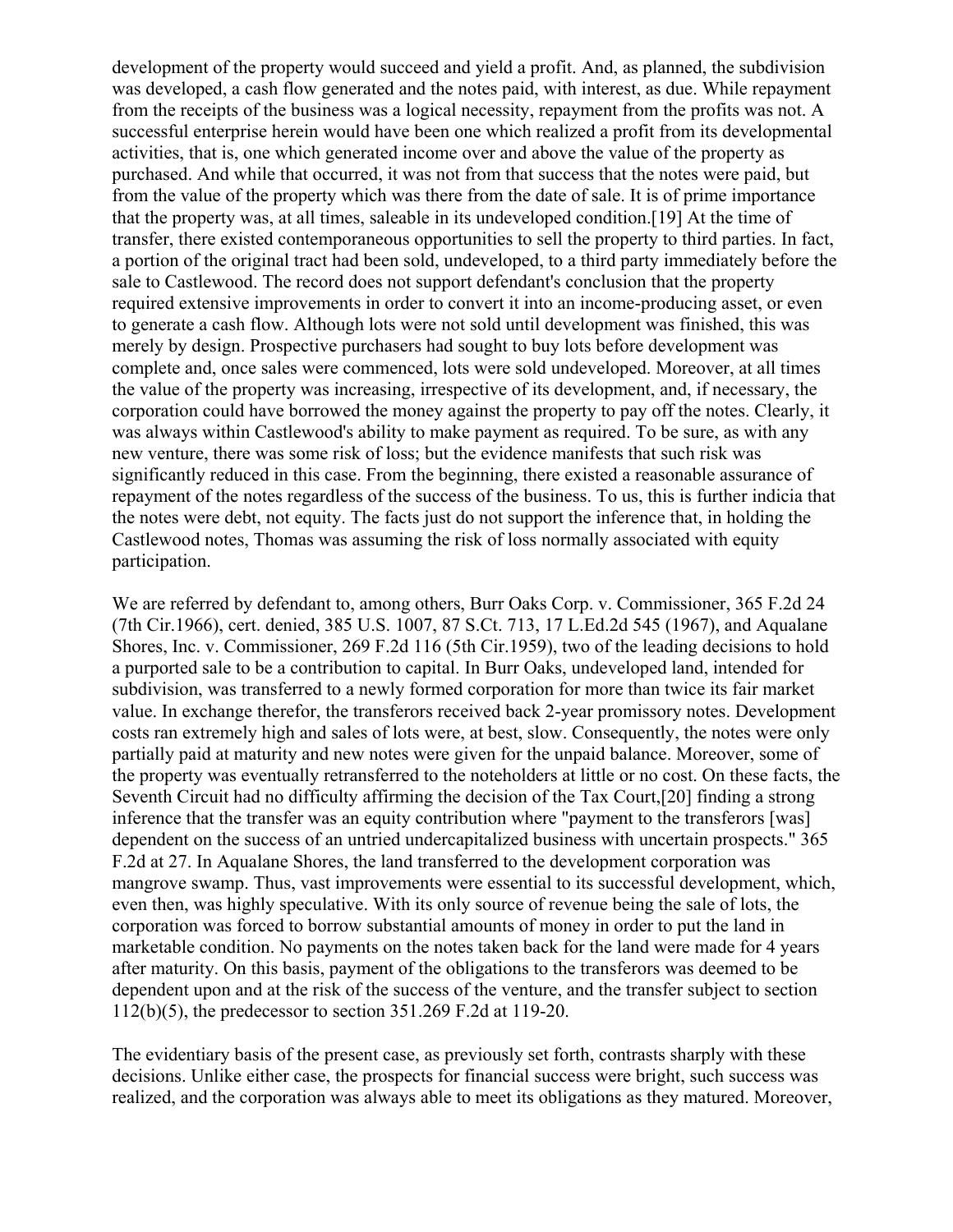the promise of repayment was never in jeopardy, for the properties' self-liquidating potential guaranteed that repayment of the notes would not be subject to the fortunes of the business. In all major respects, the present case is more analogous to Piedmont Corp. v. Commissioner, 388 F.2d 886 (4th Cir.1968), than to either Burr Oaks or Aqualane Shores.[21] Piedmont involved successive transfers of options to purchase real property to a controlled corporation in exchange for unsecured promissory notes. The Fourth Circuit considered Burr Oaks and Aqualane Shores, but found both to be distinguishable.[22] In reversing the decision of the Tax Court[23] that the transfers were in effect a contribution to capital, the following were held to be determinative: (1) the facts[24] indicated "some degree of certainty to the financial success of the venture"; (2) "a fair purchase price was paid"; (3) the corporation "paid the interest and installments of principal when due, promptly and regularly"; and (4) the corporation "did not retransfer any portion of any option, or any land which it acquired by exercise of an option" to the noteholders. Thereupon, the court concluded that "an evidentiary basis to disregard the purported sales as bona fide sales [was] lacking." 388 F.2d at 890-91.

These same factors appear in this case[25] and, accordingly, we choose to be guided in our deliberations by Piedmont, rather than by Burr Oaks or Aqualane Shores. As supported by the record and confirmed by Piedmont, the transfer was in substance, as well as in form, a sale and not a capital contribution.

Defendant's remaining contention is that, notwithstanding a determination that the Castlewood notes were valid debt, the subject transaction falls within the literal provisions of section 351. The specific requirement in issue is whether the notes were "securities" within the meaning of the statute.[26]

A transferor has received a security if the instrument taken back in the exchange represents a continuing proprietary interest in the transferee corporation. Le Tulle v. Scofield, 308 U.S. 415, 420, 60 S.Ct. 313, 315-16, 84 L.Ed. 355 (1940); Pinellas Ice Co. v. Commissioner, 287 U.S. 462, 470, 53 S.Ct. 257, 260, 77 L.Ed. 428 (1933). The test as to the "securities" status of debt obligations is set forth in Camp Wolters Enterprises, Inc. v. Commissioner, 22 T.C. 737 (1954), aff'd, 230 F.2d 555 (5th Cir.), cert. denied, 352 U.S. 826, 77 S.Ct. 39, 1 L.Ed.2d 49 (1956):

The test as to whether notes are securities is not a mechanical determination of the time period of the note. Though time is an important factor, the controlling consideration is an overall evaluation of the nature of the debt, degree of participation and continuing interest compared with similarity of the note to a cash payment, the purpose of the advances, etc. [22 T.C. at 751.] Defendant contends that the present case is not materially different from the situation in United States v. Hertwig, 398 F.2d 452 (5th Cir.1968); see also Dennis v. Commissioner, 473 F.2d 274 (5th Cir.1973). In Hertwig, on the day that the corporation was formed, the promoters transferred \$10,000 cash in exchange for stock, and patents worth \$3,000,000 in exchange for unsecured promissory notes. The patents were the primary assets of the corporation. The notes were not subordinated and the promoters did not waive any of their rights to enforce the terms of the notes. It was stipulated that the price of \$3,000,000 was reasonable and that the parties had a reasonable expectation that the notes would be paid. From this evidence, the Fifth Circuit held that the notes were "securities" within the meaning of the statute, since the promoters had retained a continuing proprietary interest in the success of the venture. 398 F.2d at 455.

Notwithstanding these factual similarities with the present case, we are not moved to characterize the Castlewood notes as section 351 "securities." To us, the critical distinction in Hertwig is that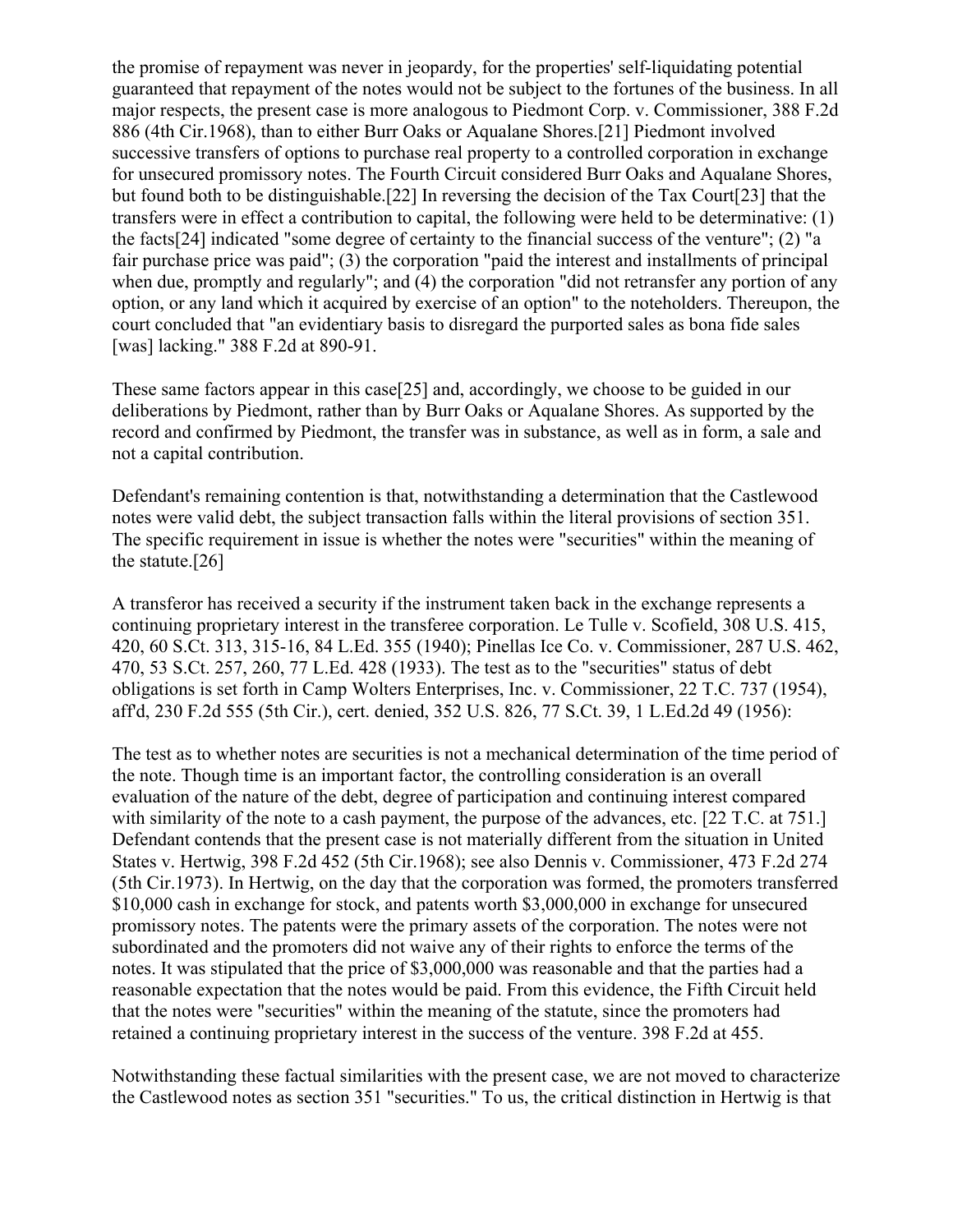upon receiving the patents, the corporation therein then licensed two companies controlled by the transferor-promoters to use the inventions covered by the patents in return for an agreed royalty and also agreed to act as the sales agent for the licensees on a commission basis. In other words, payment of the notes was dependent upon the receipt of royalties and commissions from the licensees. It is readily apparent that the successful exploitation of the patents became necessary to satisfaction of the notes, thereby increasing the risk assumed by the noteholders. The extent of this risk is graphically illustrated by the fact that interest payments on the notes were discontinued only one year after issuance and further by the fact that the actual principal payments made to the noteholders fell far short of the amounts required to be paid, due largely to the inability of the licensees to pay the royalties and commissions owed to the corporation. 398 F.2d at 453-54. Clearly, these transferor-noteholders had a continuing proprietary stake in the business, for their ultimate payment was utterly contingent upon the profitable use of the patents.[27]

We have already given our reasons as to why the Castlewood notes did not constitute a continuing proprietary interest in Castlewood and we will not repeat them here. It is sufficient to say that the degree of risk represented by these notes was insubstantial in comparison to that existing in Hertwig. Our evaluation of the Castlewood notes convinces us that they were not "securities" within section 351.[28]

## III

The second question presented is whether the receipt by SJL of the proceeds from payment of the Castlewood notes constituted passive investment income within the meaning of section 1372(e)(5) in excess of 20 percent of its gross receipts, so as to cause the termination of its subchapter S status. If so, defendant maintains, then the plaintiffs who were shareholders of SJL would be deemed to have received dividend distributions, reportable as ordinary income, to the extent of the corporation's earnings and profits, rather than distributions of capital gain and ordinary interest income, as actually reported. According to defendant, their taxable income would then be generally as shown on the notices of deficiency issued with respect to each of them. In rebuttal, plaintiffs contend that such proceeds did not constitute passive investment income and that their taxable income for the years in issue should be generally as shown on their returns as filed, since SJL's subchapter S status would be preserved.

Under section 1372(e)(5)(A), corporations which qualify under subchapter S will lose that status if, for any taxable year, the corporation has gross receipts more than 20 percent of which are passive investment income.[29] The term "passive investment income" is defined to mean "gross receipts derived from royalties, rents, dividends, interest, annuities, and sales or exchanges of stock or securities  $**$ ." Section 1372(e)(5)(C).

As stipulated by the parties, SJL's only receipts were the payments by Castlewood on the notes. It is undisputed that the portion of the proceeds received by SJL in payment of the Castlewood notes which comprised the payment of interest was passive investment income under the statute. However, plaintiffs point out that only this amount of passive investment income did not violate the 20 percent of gross receipts limitation. Thus, the question centers on the proper treatment of SJL's receipt of the principal payments on the Castlewood notes.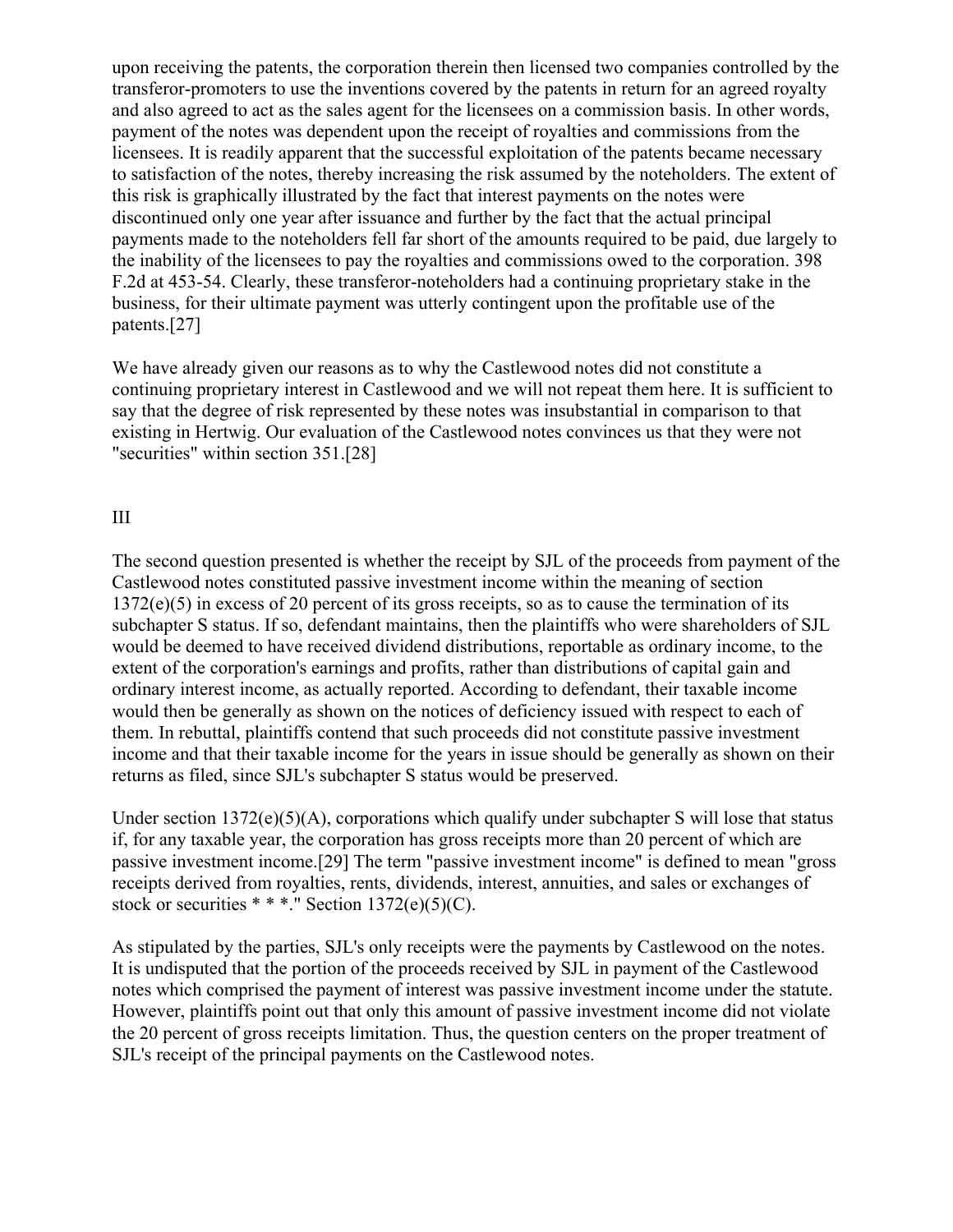Defendant bases its position on the argument that the principal payments on the Castlewood notes constituted receipts from the sale or exchange of stock or securities within the meaning of the statute.[30] This raises two issues: whether satisfaction of the notes constituted a "sale or exchange" and whether the notes were "stock or securities."

The latter question is easily answered. The pertinent subchapter S regulations direct reference to the personal holding company regulations for the meaning of the term "stock or securities" as used in section 1372(e)(5). Treas.Reg. § 1.1372-4(b)(5)(x), T.D. 6960, 1968-2 C.B. 342. As defined in Treas.Reg. § 1.543-1(b)(5)(i) (1960), "stock or securities" includes —

shares or certificates of stock, stock rights or warrants, or interest in any corporation \* \* \*, certificates of interest or participation in any profit-sharing agreement, or in any oil, gas, or other mineral property, or lease, collateral trust certificates, voting trust certificates, bonds, debentures, certificates of indebtedness, notes, car trust certificates, bills of exchange, obligations issued by or on behalf of a State, Territory, or political subdivision thereof. (Emphasis added.) We have no difficulty finding that the Castlewood notes are encompassed within the term "stock or securities" by virtue of their characterization as either "certificates of indebtedness" or "notes" within the meaning of the regulation.

However, we are not convinced that the requisite "sale or exchange" of these stock or securities has been established. It cannot be denied that no actual sale or exchange of the Castlewood notes occurred.[31] Therefore, in order to satisfy the definitional requirement, defendant relies on section 1232(a)(1), which generally provides that amounts received on the retirement of bonds or other evidences of indebtedness which are capital assets in the hands of the holder shall be considered as amounts received in "exchange" therefor.[32] It is well established that absent the direct application of section 1232, the mere satisfaction of a note does not constitute a "sale or exchange" of that note. Riddell v. Scales, 406 F.2d 210, 212 (9th Cir.1969). Upon close examination of the scope and purpose of section  $1232(a)(1)$ , we find that such an "exchange" cannot be imputed under the facts herein.

We are drawn to this conclusion for two reasons. First, we recognize that section 1232 is not intended to cover all corporate contractual obligations to pay money. See, e.g., Wilson v. Commissioner, 51 T.C. 723, 729 (1969). As recounted by the Tax Court in Estate of Stahl v. Commissioner, 52 T.C. 591 (1969), aff'd, 442 F.2d 324 (7th Cir.1971), certain corporate obligations are beyond the statute's purview:

Section 117(f) of the Internal Revenue Code of 1939, the predecessor to section 1232, was limited in its scope to awarding capital gain treatment to the proceeds from the retirement of bonds or other evidences of indebtedness which were issued in registered form or with coupons attached. On the occasion of reenacting section 117(f) into the 1954 Code as section 1232, amendments were made and the reach of the provision lengthened. However, a review of the legislative history of such amendments fails to reveal any intent on the part of Congress to include within the expanded scope payments made in satisfaction of notes issued as evidence of an obligation to pay a prescribed purchase price. Such notes obviously have no independent significance other than as evidence of an agreed purchase price for property sold. [52 T.C. at 598.]

Similarly, we find that the Castlewood notes lack any independent significance other than as evidence of Castlewood's unconditional promise to pay a fixed purchase price for the subdivision property.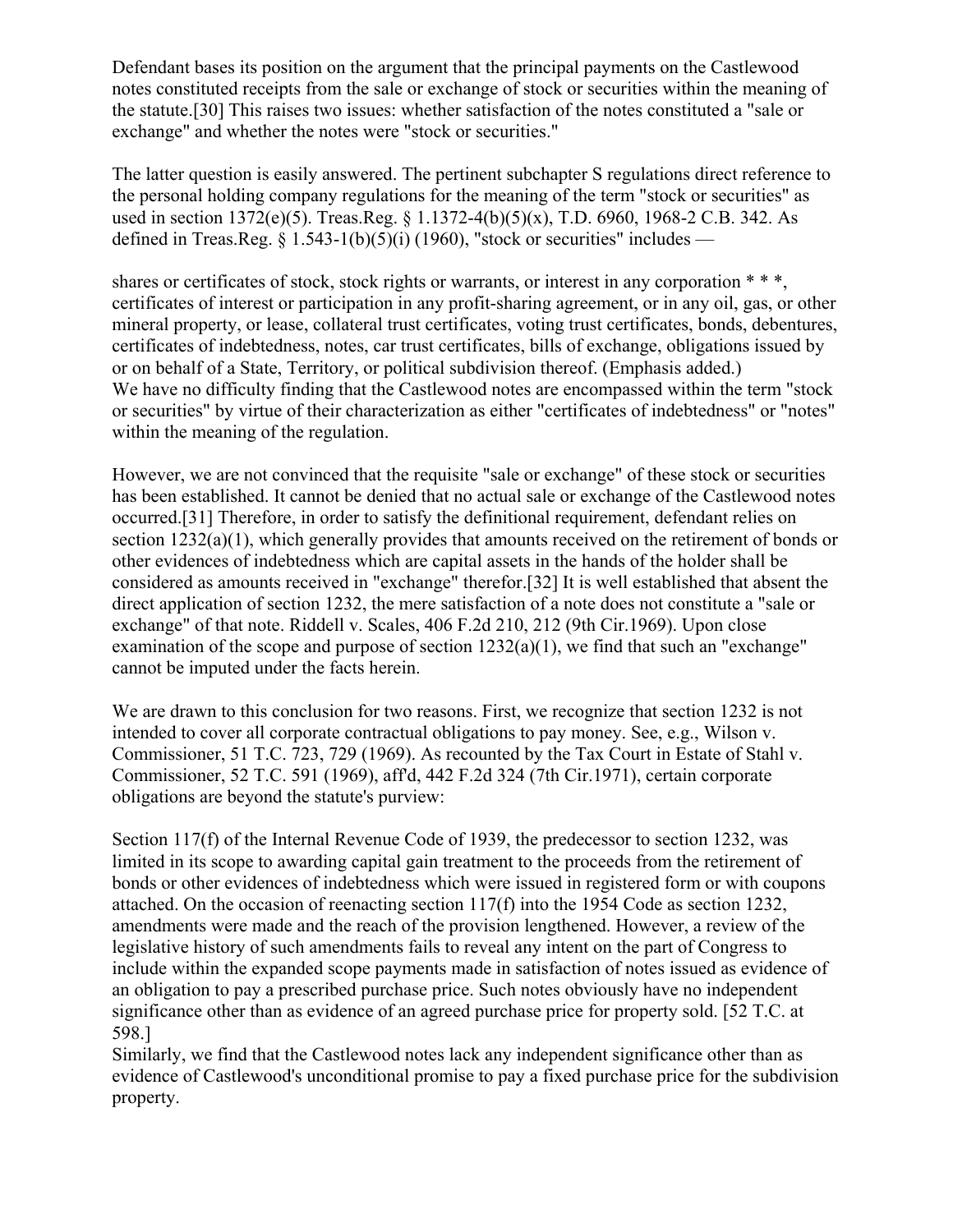In response to Estate of Stahl, defendant asserts that the Castlewood notes did have independent significance to SJL since they comprised the corporation's sole capitalization. However, we feel that this argument misses the point of the distinction drawn by the Tax Court. As we read Stahl, "independent significance" connotes that the notes embody some notion of a separate and continuing commercial vitality related to the corporate business, apart from their character as evidence of an indebtedness. This is an essential characteristic of bonds and debentures, the two primary corporate contractual obligations covered by section  $1232(a)(1)$ . While the language employed by the statute mentions more than just these two types of obligations, we find no reason to believe that the basic character of these additional kinds of corporate indebtedness must not be of the same class or similar to bonds and debentures.

The legislative history of section 1232(a)(1) demonstrates this much. Under the predecessors to section 1222, capital gain treatment was conferred upon gains from the "sale or exchange" of capital assets. See, e.g., Revenue Act of 1921, ch. 136, § 206(a)(1), 42 Stat. 227, 232. Section 117(f), the predecessor to section 1232(a)(1), was enacted as part of the Revenue Act of 1934, ch. 277, 48 Stat. 680, 715, to resolve conflicting judicial decisions as to whether a retirement of bonds constituted a "sale or exchange" for purposes of meeting this requirement for capital gain treatment. Under prior law, it had been held that the term "sale or exchange" in the various revenue acts did not include such a retirement, gain being treated as ordinary income and any resulting loss as a bad debt. See Fairbanks v. United States, 306 U.S. 436, 437, 59 S.Ct. 607, 608, 83 L.Ed. 855 (1939). This caused taxpayers to seek capital gain treatment through the sale of the bonds before the actual date of maturity, thereby creating anomalous results in the characterization of income realized from bonds sold by the holder just before retirement and bonds held until maturity. Section 117(f) alleviated this problem by providing the "sale or exchange" necessary for capital gain treatment upon the redemption or retirement of "bonds and similar securities in registered or coupon form." Hearings before House Committee on Ways and Means on General Revision of the Internal Revenue Code, 83d Cong., 1st Sess., Part 2, 1081 (1953). (Emphasis added.)

This provision was substantially reenacted by the Revenue Act of 1939, ch. 1, § 117(f), 53 Stat. 1, 52. Section 1232(a)(1), as enacted in the Internal Revenue Code of 1954, ch. 1, 68A Stat. 3, 326, restated the content of existing law, while expanding its coverage to noncouponed, nonregistered bonds and other evidences of indebtedness. H.R.Rep.No.1337, 83d Cong., 2d Sess. A275 (1954), reprinted in [1954] U.S.Code Cong. & Ad.News 4025, 4417; S.Rep.No.1622, 83d Cong., 2d Sess. 433 (1954), reprinted in [1954] U.S.Code Cong. & Ad.News 4629, 5076. Like the Tax Court in Estate of Stahl, we have considered the pertinent legislative history and the explanations provided therein and find that the changes in the statute under the 1954 Code do not indicate any intention by Congress to expand the provision's coverage to include obligations which were not fundamentally like bonds or debentures.[33]

As we have found in part II of this opinion, the Castlewood notes did not represent a continuing proprietary interest in Castlewood.[34] The unavailability to Thomas, as holder of the notes, of anything derived from the corporate venture itself left the notes as representing nothing beyond the right to payment of the purchase price for the subdivision property. The transfer of the notes to SJL did not alter this fact, nor did it inject the notes with any readily marketable commercial value. The essential nature of the Castlewood notes, even in the hands of SJL, was still that of evidence of an obligation to pay a fixed purchase price to the holder.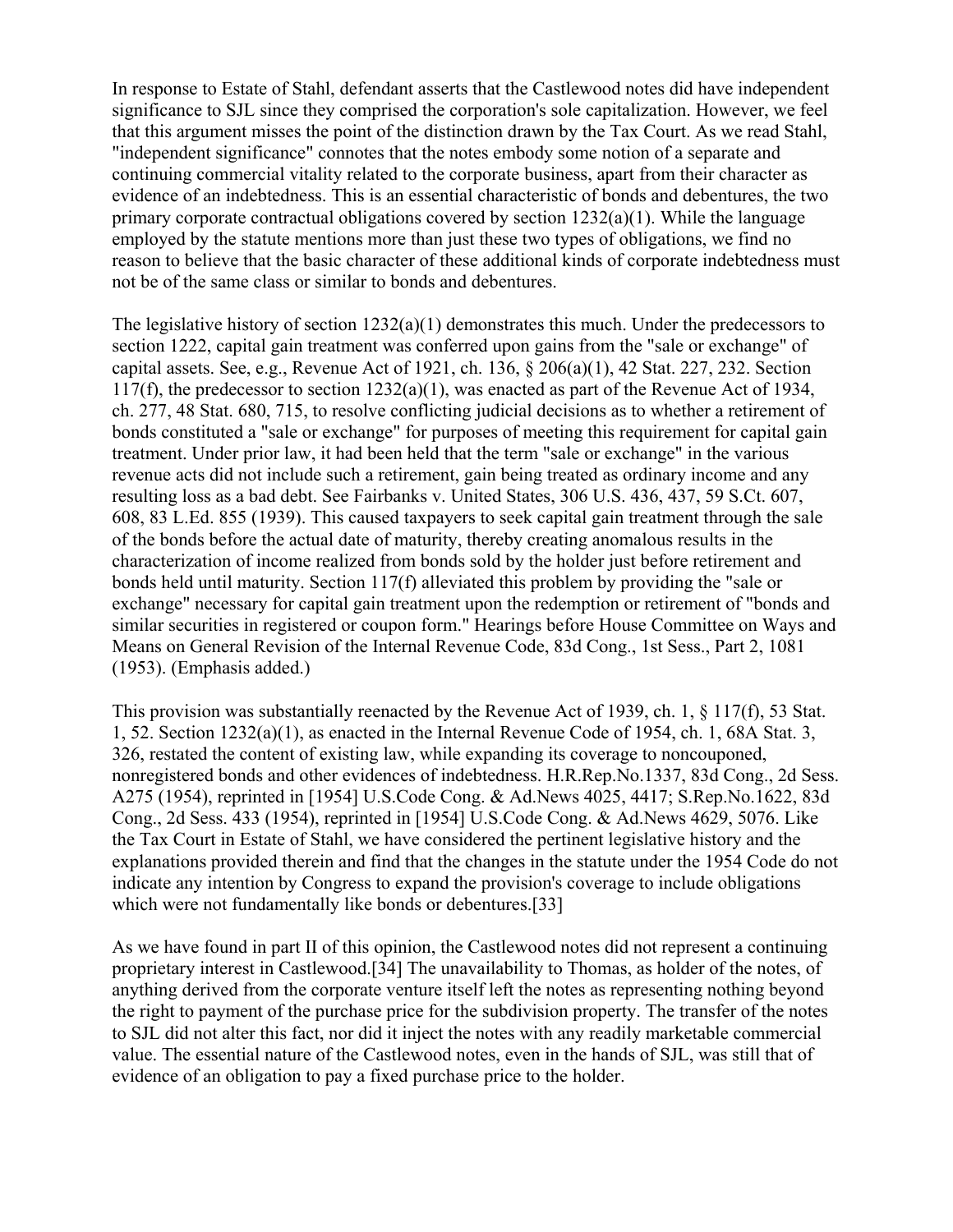In reaching our decision, we are also influenced by the underlying purpose of section  $1232(a)(1)$ . As is apparent from the preceding discussion, section  $1232(a)(1)$  is only a characterization provision, intended to provide one of several requirements necessary in order to confer capital gain status on a redemption or retirement of bonds or other evidences of indebtedness. H.R.Rep.No.1337, 83d Cong., 2d Sess. A276 (1954), reprinted in [1954] U.S.Code Cong. & Ad.News 4025, 4417-18; S.Rep.No.1622, 83d Cong., 2d Sess. 434 (1954), reprinted in [1954] U.S.Code Cong. & Ad.News 4629, 5077.

We find it significant that defendant is not attempting to apply section  $1232(a)(1)$  to the facts herein to either require or deny capital gain treatment to the proceeds received from payment of the Castlewood notes. In fact, defendant freely admits that this is not a case where plaintiffs are trying to convert ordinary income into capital gain. Regardless of the applicability of section 1232(a)(1), SJL is entitled to characterize the proceeds from payment of the notes as capital gain because (1) the character of the gain upon satisfaction of installment notes is the same as that of the underlying property sold, Treas.Reg. § 1.453-9(a) (1960);[35] (2) the notes were acquired by SJL in a transfer under section 351, Treas.Reg.  $\S$  1.453-9(c)(2) (1960);[36] and (3) amounts received from notes so acquired are considered to have the same character they would have had in the hands of the transferor, Treas.Reg. § 1.453-9(c)(3) (1960).[37] Thus, since satisfaction of the Castlewood notes would have been long-term capital gain from the sale of real property, a capital asset, to Thomas, it was also long-term capital gain to SJL.

Defendant seeks only to apply section  $1232(a)(1)$  for purposes of creating an "exchange" in order to fit one of the definitions of passive investment income prescribed by section  $1372(e)(5)(C)$ . Such efforts are inconsistent with the purpose of section  $1232(a)(1)[38]$  and amount to an improper application of the statute.

Finally, defendant questions whether SJL is entitled to avail itself of the subchapter S provisions given its generally passive behavior. Defendant points out that SJL never invested in or acquired real estate or options for real estate, nor did it engage in or consummate any business transactions. As defendant further notes, all SJL did was obtain the notes from Thomas, collect amounts paid on those notes and make distributions to its shareholders. Thus, according to defendant, since SJL conducted no active trade or business, all of its receipts were entirely passive, for it was not the kind of entity that Congress envisioned when it enacted the subchapter S provisions.

However, we reject the conclusion reached by this line of inquiry, for defendant seeks to have us "define colloquially a term which is already defined statutorily. Zychinski v. Commissioner, 506 F.2d 637, 638 (8th Cir.1974), cert. denied, 421 U.S. 999, 95 S.Ct. 2397, 44 L.Ed.2d 666 (1975). It has been consistently held that the statutory definition of passive investment income is to be strictly interpreted and section 1372(e)(5) to be applied literally, without regard to whether the corporation's business is either active or passive. See Zychinski; Buhler Mortgage Co. v. Commissioner, 51 T.C. 971 (1969), aff'd, 443 F.2d 1362 (9th Cir.1971).

In Buhler Mortgage, promissory notes secured by deeds of trust were held to be "securities" within section 1372(e)(5), although the taxpayer therein had argued that since it expended a great deal of effort and engaged in many activities in order to produce the notes, the proceeds therefrom were not of the passive nature envisioned by the statute. The Tax Court disagreed, stating: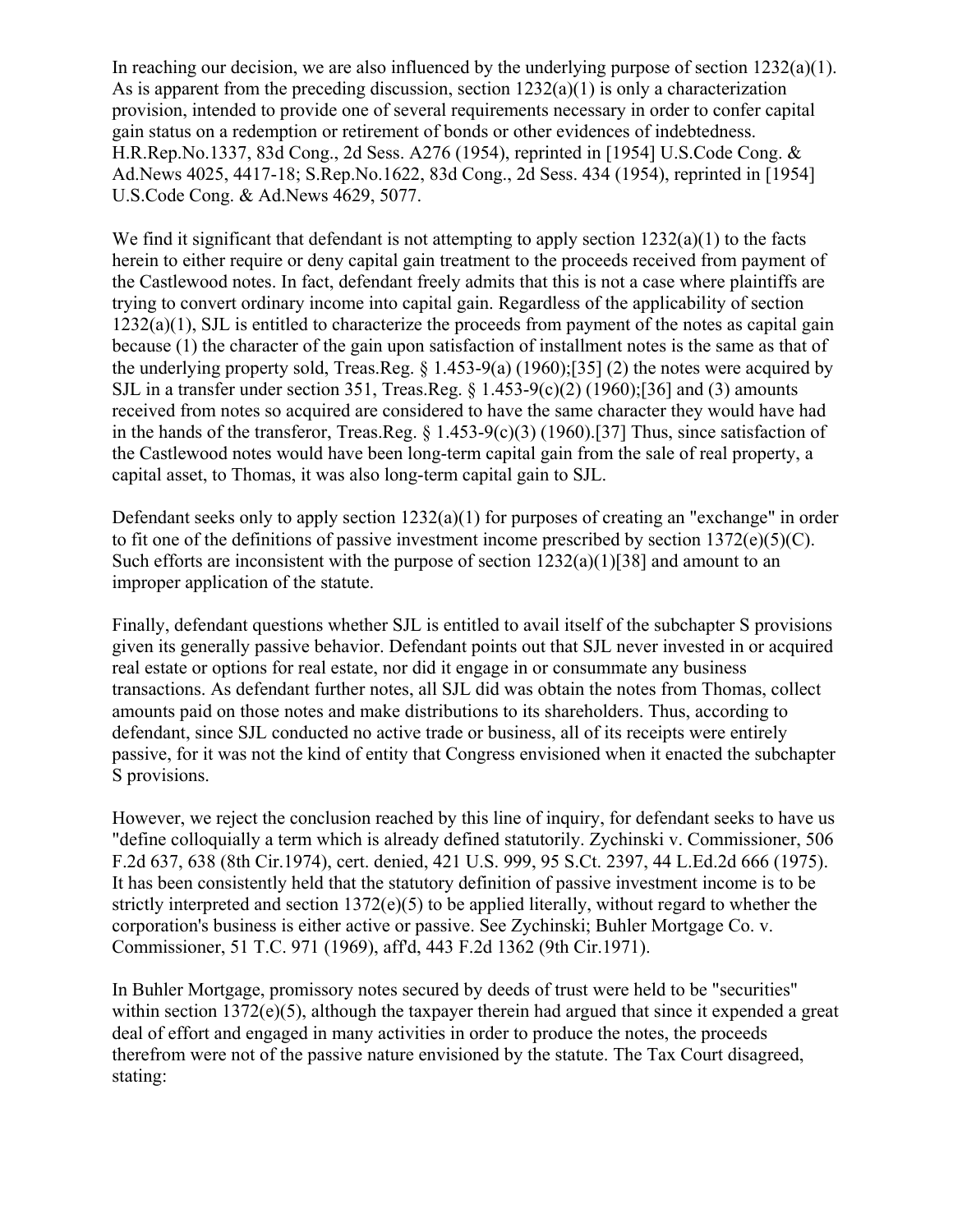Though we agree \* \* \* that the subchapter S provisions were not intended to include corporations with large amounts of investment-type income \* \* \* we cannot find that the nature of the income changes simply because the corporation earning it must engage in many activities and exert a great deal of effort in doing so. The standard used by the Code and the regulations does not permit us to look behind the normal characterizations of a corporation's receipts in order to classify them as active or passive. [51 T.C. at 977.] Similarly, in Zychinski, section 1372(e)(5) was applied to a corporation actively engaged in the securities business. Finding that section 1372(e)(5) did not differentiate between trade or business activity and nonbusiness activity, the Eighth Circuit affirmed the decision of the Tax Court,[39] citing Buhler Mortgage. 506 F.2d at 638. The fact that certain gain might have resulted from the active engagement of the corporation in a business yielding the type of gain involved was determined to be irrelevant.

The announced test of these cases requires that a court look only to the plain meaning of the words used to define the income, not to the activity required to produce it. Zychinski v. Commissioner, 506 F.2d at 638-39; Buhler Mortgage Co. v. Commissioner, 51 T.C. at 978. See also Marshall v. Commissioner, 60 T.C. 242, 251 (1973), aff'd, 510 F.2d 259, 263-64 (10th Cir.1975).

This approach is further confirmed by the Commissioner's own ruling. In Rev.Rul. 75-188, 1975- 1 C.B. 276, a corporation that was merely a passive investor receiving capital gain from its sale of unimproved real property was held not to lose its subchapter S status because the gains derived from the sale were not within any of the terms set forth in section 1372(e)(5) defining passive investment income. Moreover, the Commissioner clearly stated that "activity" or "passivity" was not the issue where the characterization of income as passive investment income was in question:

In S.Rep.No.1007, 89th Cong., 2d Sess. (1966), it is stated that in accordance with Congress' decision to limit the subchapter S election to active businesses, present law \* \* \* provides that a "pass-through" election is terminated automatically where more than 20 percent of a corporation's gross receipts are derived from royalties, rents, dividends, interest, annuities, and sales or exchanges of stock or securities.

The emphasis in the above statement on the "automatic" nature of the passive investment income test indicates that it was intended as the sole test by which nonactive corporations were to be precluded from the subchapter S election.

Accordingly, the fact that the corporation did not operate an active business, but was merely a passive investor realizing only capital gain from its sale of real property did not result in the termination of its election under subchapter S. 1975-1 C.B. 276, 277.[40]

Thus, it is clear that income received from a source not proscribed by section 1372(e)(5) does not result in termination of subchapter S status, regardless of the level of activity of the corporation. We have already found that the proceeds received from the payment of the Castlewood notes did not fall within the definition of "passive investment income." SJL's level of business activity cannot alter this finding. Consequently, defendant's position must fail.

**CONCLUSION**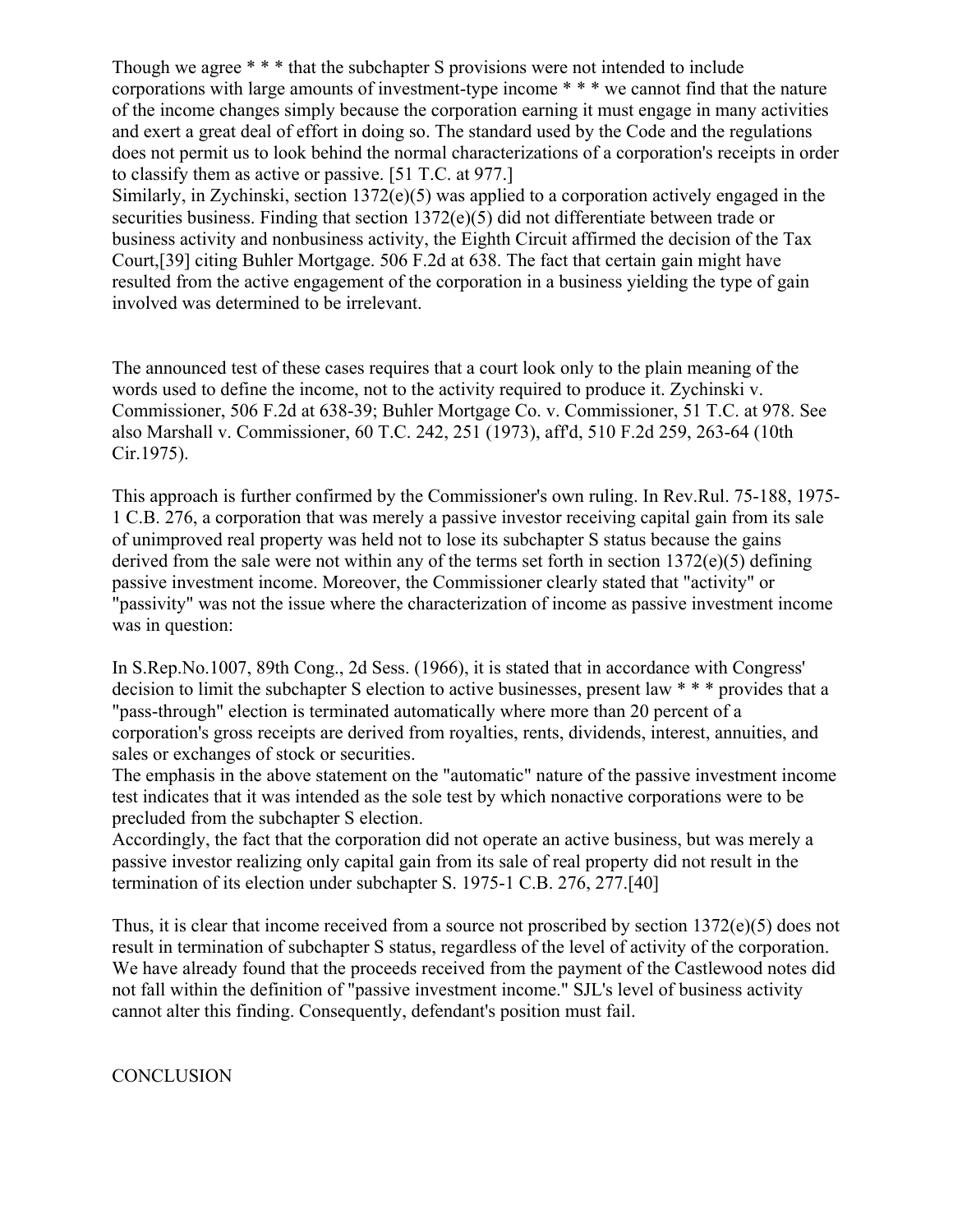Upon consideration of the briefs and oral argument and for the foregoing reasons, we hold that plaintiffs are entitled to recover and judgment is entered to that effect with the amount of recovery to be determined pursuant to Rule 131(c).

[1] Brenda J. Swift is a party to No. 475-77 solely by virtue of having filed a joint income tax return with her husband, Stephen T. Swift.

[2] The estate of Thomas E. Swift, by its co-executors, Frances H. Swift and Stephen T. Swift, is a party to No. 476-77 solely by virtue of Thomas E. Swift having filed a joint income tax return with his wife, Frances H. Swift.

[3] 26 U.S.C. § 351 (1976). All section references are to the Internal Revenue Code of 1954, as in effect during the tax years in issue, unless otherwise indicated.

[4] No independent appraisal was made of Castlewood Subdivision at the time it was transferred to Castlewood. Thomas' evaluation of the fair market value of the property and of the prospects for its successful development were based upon his knowledge of the Dalton, Georgia, real estate market, including sales of other real estate in the vicinity of the subdivision.

[5] It is admitted that Thomas was aware of the different tax consequences that would attach to a sale of the subdivision, as opposed to a capital contribution of the property, to the corporation he might organize. In utilizing a corporate form to obtain the property, he sought to realize his accumulated gain in the property through the date of transfer, and by using a corporation to develop and sell lots from the property, he sought to limit his personal liability in order to insulate other noncorporate businesses in which he was involved.

[6] In fact, at all times prior to his death, Thomas was the sole shareholder of Castlewood. On November 14, 1968, Castlewood issued its Certificate No. 2, representing 27 shares of common stock, to Thomas in exchange for the transfer to the corporation of \$3,200 cash. Except as thus noted, Castlewood received no further capital contributions, designated as such, and issued no additional stock. Thomas died on August 25, 1974. Thereafter, his estate was the sole shareholder of the corporation. On September 23, 1976, Castlewood was liquidated, all of the assets and liabilities being acquired by the estate. Castlewood has remained formally in existence solely for purposes of this litigation.

[7] Castlewood also borrowed \$521.94, interest free, from Thomas in November 1968 for the payment of the 1968 real estate taxes on the subdivision. This amount was repaid in full on September 18, 1972.

[8] Improvements included paved streets, sewers and utilities. Castlewood did not construct residences on the lots; this was done or arranged by the purchaser of each lot.

[9] As stated at the outset, only the 1971 and 1972 fiscal years of Castlewood are in issue in this litigation.

[10] Subsequent to the liquidation, Thomas' estate sold all but three of the lots remaining in Tract I and all but four of the lots remaining in Tract II for a total sales price of \$170,000. This property had an allocable land cost (of the \$250,000 purchase price) and development cost of \$75,239.43, yielding a net return, over the corporation's original cost, of \$94,760.57.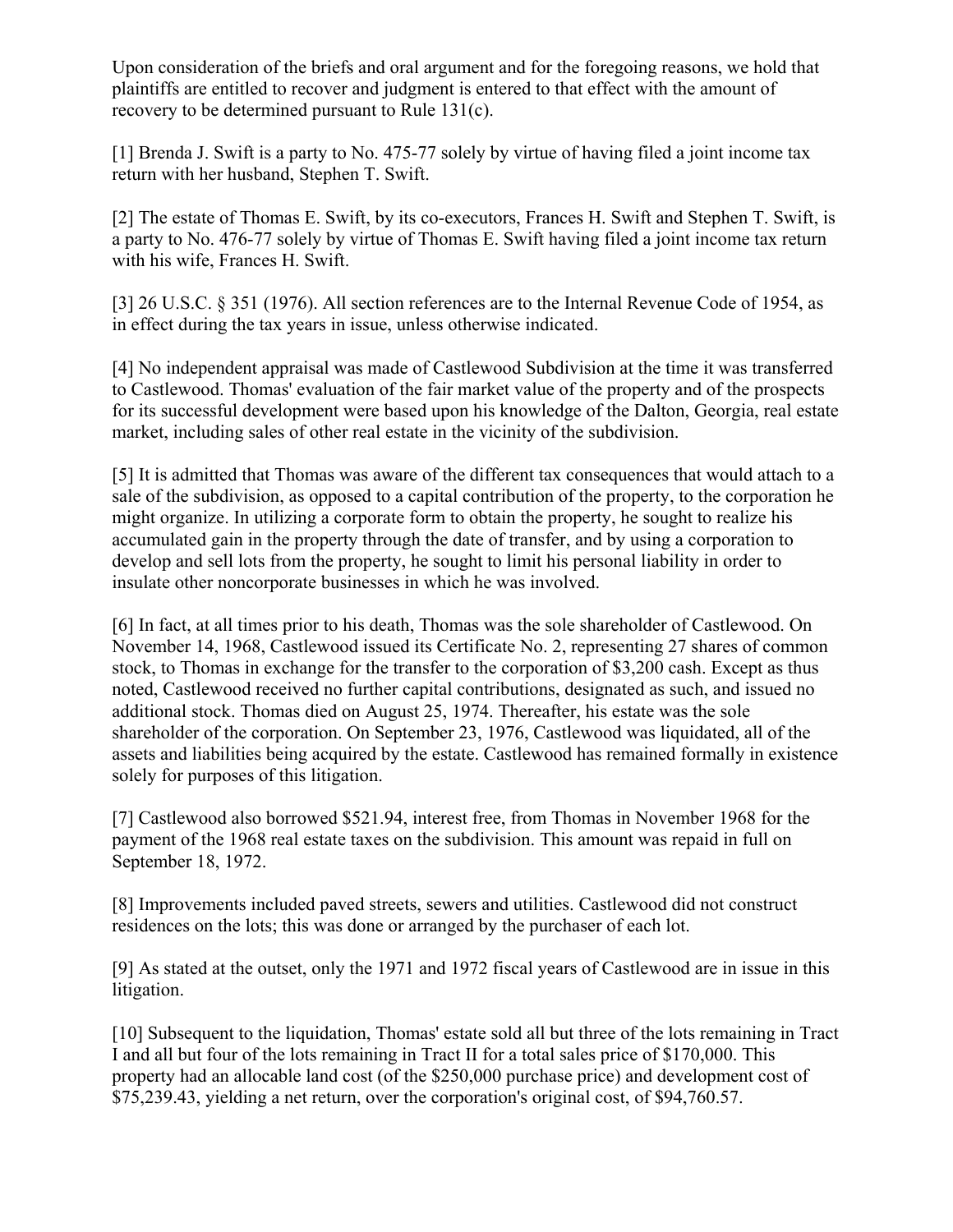[11] SJL, at various times, considered various real estate transactions, but never invested in nor acquired real estate or options for real estate, or otherwise consummated any transactions or engaged in any business with third parties as a result of considering those transactions.

[12] During its 1971, 1972 and 1973 fiscal years, SJL had no receipts other than the payments on the notes from Castlewood, including interest. Subsequent to its 1973 fiscal year, Castlewood decided, on the advice of its accountant, to postpone payment of the final two notes held by SJL. This decision was based on the uncertain tax effect of payment resulting from the positions taken by the Commissioner on audit. SJL has never made demand for payment or attempted to collect the final two notes, but rather agreed to extend the time for payment, pursuant to the advice of its accountant, based upon the uncertainty of the tax treatment which would be accorded it, as payee, upon the payment of any amount with respect to the notes. No written agreements evidenced this extension, and no interest or advance interest was paid in connection with this extension.

[13] Only the January 31, 1972 distribution is in issue for Jolana, Lori and Stephen. As to Frances, the May 14, 1971 distribution is in issue with respect to her fiscal year ended June 30, 1971, and the January 31, 1972 distribution is in issue with respect to her fiscal year ended June 30, 1972.

[14] A notice of deficiency was also issued to SJL for its taxable years ended November 30, 1971, and November 30, 1972. However, SJL is not a party to the proceedings in this court. Instead, SJL filed a petition in the United States Tax Court for a redetermination of its tax liability for those years, due to an inadequacy of funds to pay the deficiencies asserted against it.

[15] Section 351 provides in pertinent part:

"(a) General Rule. — No gain or loss shall be recognized if property is transferred to a corporation by one or more persons solely in exchange for stock or securities in such corporation and immediately after the exchange such person or persons are in control (as defined in section 368(c)) of the corporation. For purposes of this section, stock or securities issued for services shall not be considered as issued in return for property."

[16] Section 362(a) provides:

"If property was acquired on or after June 22, 1954, by a corporation —

"(1) in connection with a transaction to which section 351 (relating to transfer of property to corporation controlled by transferor) applies, or

"(2) as paid-in surplus or as a contribution to capital,

"then the basis shall be the same as it would be in the hands of the transferor, increased in the amount of gain recognized to the transferor on such transfer."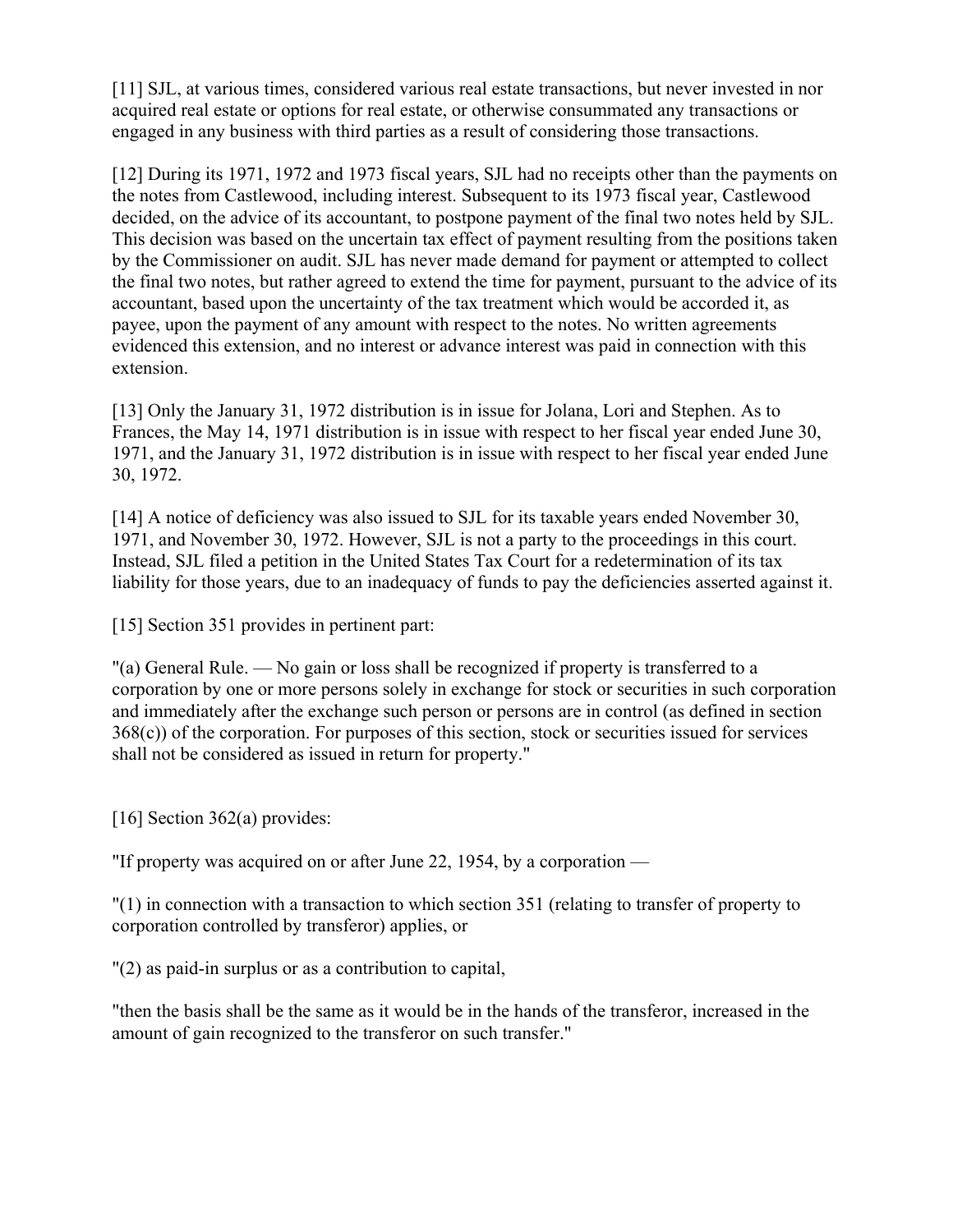[17] Application of section 351 is mandatory if all of the conditions precedent therefor are satisfied. Pocatello Coca-Cola Bottling Co. v. United States, 139 F.Supp. 912, 915 (D.Idaho 1956).

[18] The fact that the subject transaction was between a corporation and its sole shareholder does not by itself support the characterization of the transaction as a contribution to capital. A shareholder may contract with his controlled corporation as long as the arrangement is fair and reasonable. Ingle Coal Corp. v. United States, 131 Ct.Cl. 121, 128-29, 127 F.Supp. 573, 578, cert. denied, 350 U.S. 842, 76 S.Ct. 82, 100 L.Ed. 751 (1955).

[19] Defendant makes the argument that if a creditor looks to the liquidation of the corporation's assets for payment, such is an indication that the true nature of his holding is that of a proprietary interest in the business. While this may be true in some instances, it is not necessarily so where the asset is readily marketable in its raw form. In the common situation, the asset must produce income for the creditor to be paid. Consequently, liquidation of the asset destroys the business. However, in this case, liquidation of the subdivision fulfilled the purpose of the business. Thus, repayment was part of the natural disposition of the asset.

[20] 43 T.C. 635 (1965).

[21] The only colorable distinction between Piedmont and the present case is that in Piedmont the transferee corporation had been organized several years before the contested transfer, but until that time had remained dormant with nominal assets. Inasmuch as section 351 and section 362(a) apply equally to existing, as well as to newly formed, corporations, we find this difference to be without significance.

[22] The Piedmont court was persuaded that Sun Properties, Inc. v. United States, 220 F.2d 171 (5th Cir.1955), was the correct precedent. In Sun Properties, a warehouse, which was generating substantial rental income, was transferred in consideration for an unsecured promise to pay \$125,000 in semi-annual installments over a period of years. In spite of the fact that the corporation had only nominal capitalization, the transaction was treated as a sale. The Piedmont court stated:

"Admittedly, in the case at bar the success of the venture was not as sure as the venture in the Sun Properties case, because, in the Sun Properties case, the ability of the warehouse to produce revenue had been demonstrated, and the warehouse was under lease when the transfer was made. But in the instant case, the risk of the noteholders was far less than the noteholders in Burr Oaks and Aqualane." [388 F.2d at 891.]

[23] 25 T.C.M. (CCH) 1344 (1966).

[24] These facts were that negotiations for purchase by third parties had begun before the corporation obtained title to the land and that the land was adjacent to a shopping center in the course of development.

[25] The facts in the instant case which indicated "some degree of certainty to the financial success of the venture" were that there was a reasonable expectation of profit to the corporation over and above its costs, that the property was reasonably anticipated to be readily marketable at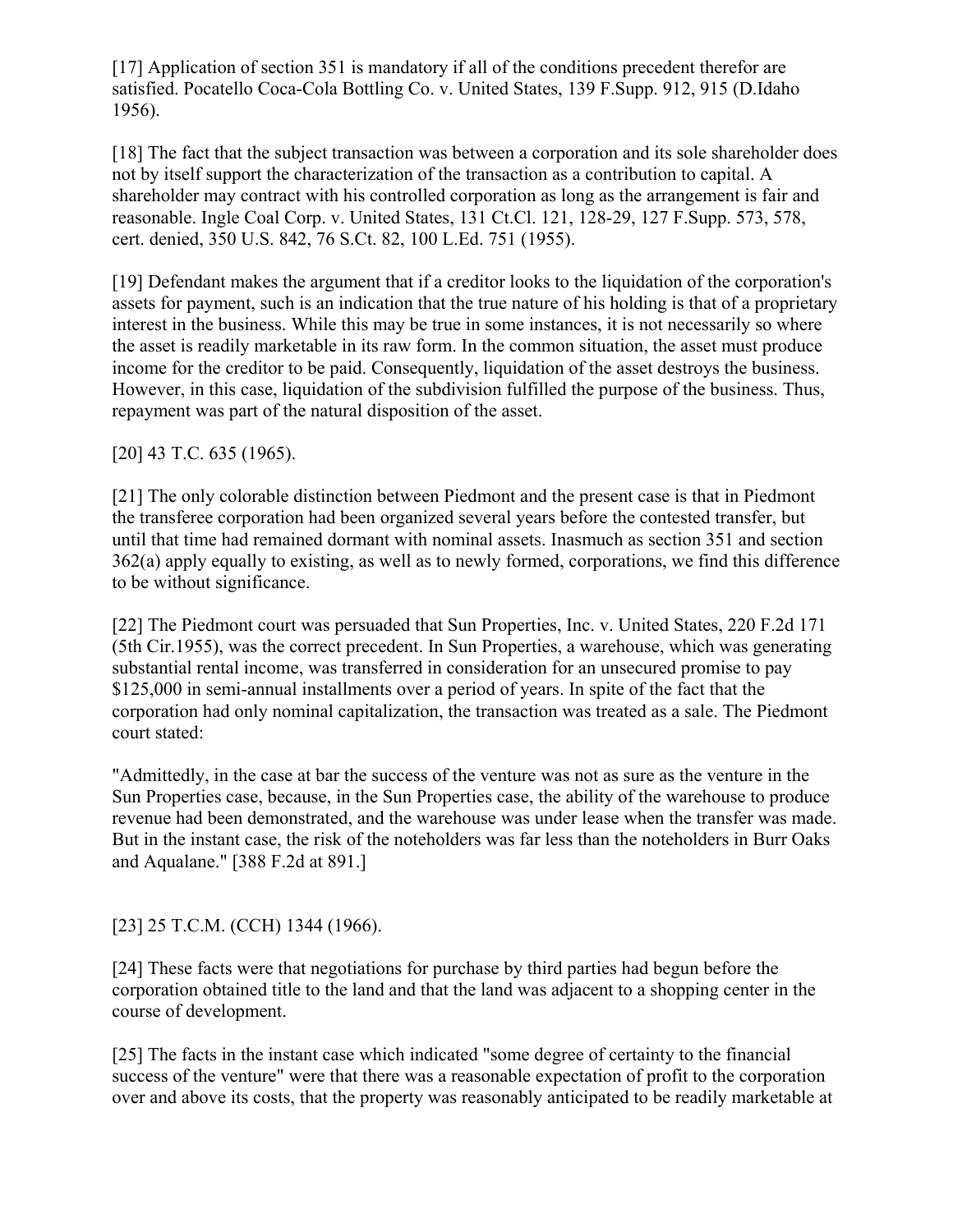its development and that the opportunity for sale to third parties had existed at the time of the decision to make the sale to the corporation.

[26] Inasmuch as Thomas was, at all times relevant herein, the sole shareholder of Castlewood, the control requirement, as defined in section 368(c), was satisfied. While on brief defendant also maintained that the Castlewood notes could be considered "stock" within the meaning of section 351, our determination that the notes did not constitute an equity investment in the corporation precludes this possibility.

[27] Moreover, it is obvious that the patents were assigned to the intermediate corporation before being transferred to the licensees solely in an attempt to convert the amounts to be received through exploitation of the patents from ordinary income to capital gain. See Dennis v. Commissioner, 473 F.2d 274, 278, 281-85 (5th Cir.1973). Such a motive further distinguishes Hertwig from the present case.

[28] Although classification of notes as "securities" depends upon an "overall evaluation of the nature of the debt," the length of time to maturity usually is regarded as the most important single earmark. Bittker & Eustice, Federal Income Taxation of Corporations and Shareholders § 3.04 at 3-16 (4th ed. 1979). A note payable in full within 5 years would almost certainly not be considered a security, while one maturing in 10 years or more is almost certainly of sufficient dignity to constitute a security. Plumb, The Federal Income Tax Significance of Corporate Debt: A Critical Analysis and a Proposal, 26 Tax L.Rev. 369, 562-63 (1971). The terms of the Castlewood notes, with maturity dates ranging from two and one-half to six and one-half years, do not suggest that they were securities.

[29] Subchapter S was enacted into the Internal Revenue Code in 1958. Pub.L. No. 85-866, § 64, 72 Stat. 1606, 1650 (1958). The stated purpose of the provisions was to permit small businesses to select a form of business enterprise without having to consider major differences in federal tax consequences. S.Rep.No.1983, 85th Cong., 2d Sess. 87 (1958), reprinted in [1958] U.S.Code Cong. & Ad.News 4791, 4876. Because no hearings were held on the bill, the rationale for including the passive investment income limitation, and specifically the six individual items of income constituting that category, is not entirely clear. Subsequently, Congress indicated that the passive investment income limitation was designed to "limit the availability of this [subchapter S] treatment to small businesses actively engaged in trades or businesses." S.Rep.No.1007, 89th Cong., 2d Sess. 8 (1966), reprinted in [1966] U.S.Code Cong. & Ad.News 2141, 2148; H.R.Rep.No.1238, 89th Cong., 2d Sess. 8 (1966).

The legislative history of the subchapter S provisions strongly suggests that the prevention of funding of qualified pension and profit-sharing plans with income from incorporated investments might have been the primary aim of the passive investment income restrictions. See Zychinski v. Commissioner, 506 F.2d 637, 639 n.9 (8th Cir.1974), cert. denied, 421 U.S. 999, 95 S.Ct. 2397, 44 L.Ed.2d 666 (1975); Staff of the Joint Comm. on Taxation, 96th Cong., 2d Sess., Staff Recommendations for Simplification of Tax Rules Relating to Subchapter S Corporations 11 (Joint Comm. Print 1980); Hewitt, Some Intriguing Recent Developments in Subchapter S, 44 Taxes 848, 858-59 (1966).

[30] On brief, defendant raised two additional arguments. First, defendant contended that if the Castlewood notes were "stock or securities" within the meaning of section 351, then the gross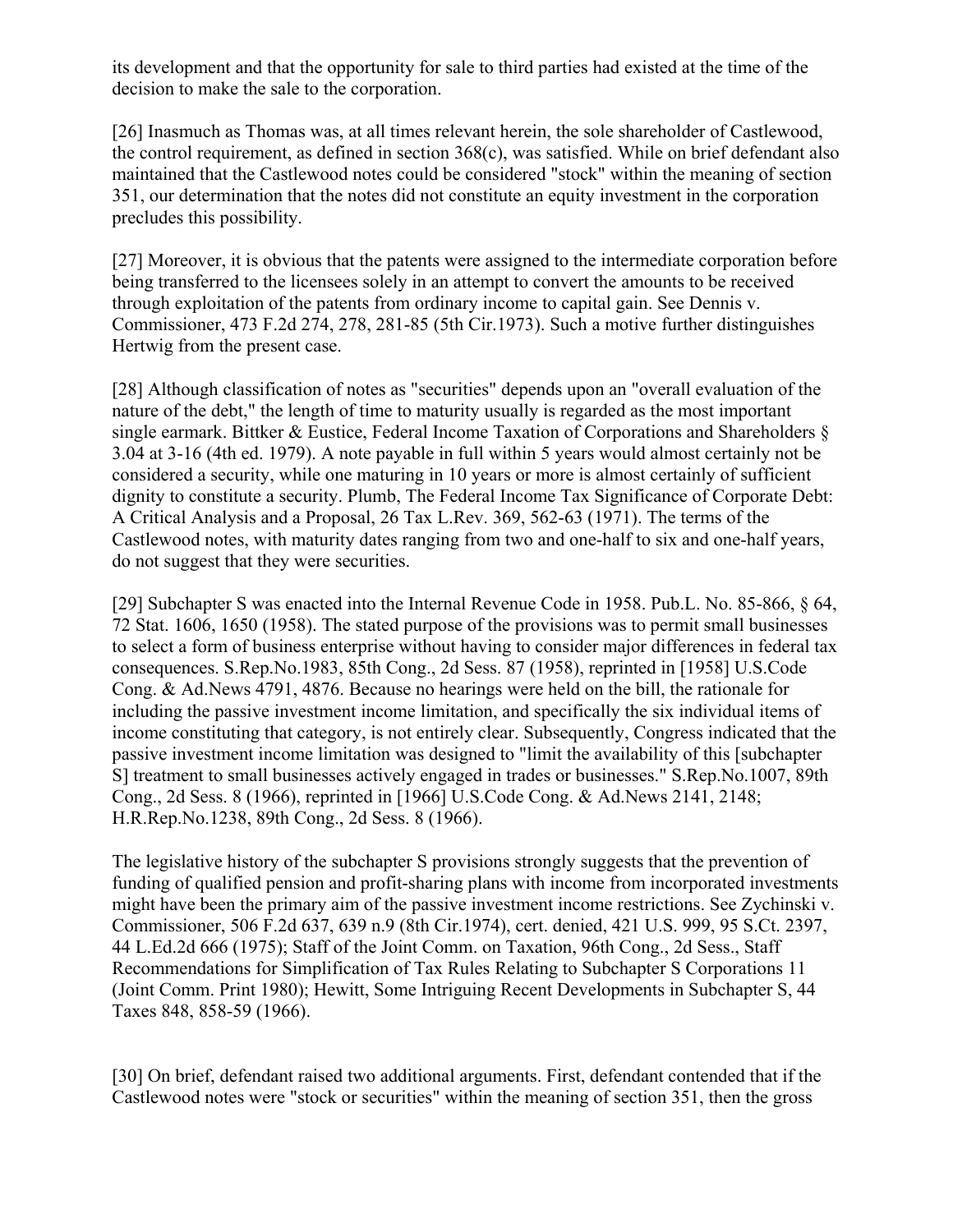receipts of SJL, representing either dividends or gain from the sale or exchange of securities, would all be passive investment income within the meaning of section 1372(e)(5). Secondly, defendant argued that if section 351(a) applied, but the Castlewood notes were found to be "other property" within the meaning of section 351(b), then the gross receipts of SJL would consist entirely of the interest paid on the notes, which again would all be passive investment income within the meaning of the statute. In view of our conclusion in part II of this opinion that section 351 does not apply to the subject transaction, we do not reach these arguments.

[31] There was no bilateral transfer between Castlewood and SJL. The transactions which occurred were: (1) the sale, a transfer of the subdivision from Thomas to Castlewood and a transfer of the notes from Castlewood to Thomas; (2) the tax-free organization of SJL, a transfer of the notes from Thomas to SJL and a transfer of stock from SJL to Thomas; and (3) payment of the notes, the payment of cash by Castlewood to SJL, with nothing passing from SJL to Castlewood. The only actual "exchange" was of the subdivision for the notes.

[32] Section 1372(e)(5) has been held to apply to deemed "sales or exchanges" as well as to actual sales or exchanges. Lansing Broadcasting Co. v. Commissioner, 52 T.C. 299, 304 (1969), aff'd, 427 F.2d 1014 (6th Cir.), cert. denied, 400 U.S. 941, 91 S.Ct. 238, 27 L.Ed.2d 244 (1970).

[33] Hearings before House Committee on Ways and Means on General Revision of the Internal Revenue Code, 83d Cong., 1st Sess., Part 2, 1081 (1953); Hearings before Senate Committee on Finance on H.R. 8300, 83d Cong., 2d Sess., Parts 1, 67 (1954); S.Rep.No.1622, 83d Cong., 2d Sess. 433 (1954), reprinted in [1954] U.S.Code Cong. & Ad.News 4629, 5076.

[34] Thus, the present case is distinguishable from Dennis v. Commissioner, 473 F.2d 274 (5th Cir.1973), wherein a taxpayer sought to avoid the application of section 1232 by arguing that a promissory note received upon the transfer of patents and patent applications to a controlled corporation had no independent significance, citing Estate of Stahl. In determining that the note was of the types of indebtedness encompassed by section 1232, the Fifth Circuit found that the note was a "security" within the meaning of section 351, representing a continuing proprietary interest in the success of the corporate business.

[35] Treas.Reg. § 1.453-9(a) provides:

"Subject to the exceptions contained in section  $453(d)(4)$  and paragraph (c) of this section, the entire amount of gain or loss resulting from any disposition or satisfaction of installment obligations, computed in accordance with section 453(d), is recognized in the taxable year of such disposition or satisfaction and shall be considered as resulting from the sale or exchange of the property in respect of which the installment obligation was received by the taxpayer."

[36] Treas.Reg. § 1.453-9(c)(2) provides:

"Where the Code provides for exceptions to the recognition of gain or loss in the case of certain dispositions, no gain or loss shall result under section 453(d) in the case of a disposition of an installment obligation. Such exceptions include: Certain transfers to corporations under section 351 and 361; contributions of property to a partnership by a partner under section 721; and distributions by a partnership to a partner under section 731 (except as provided by section 736 and section 751)."